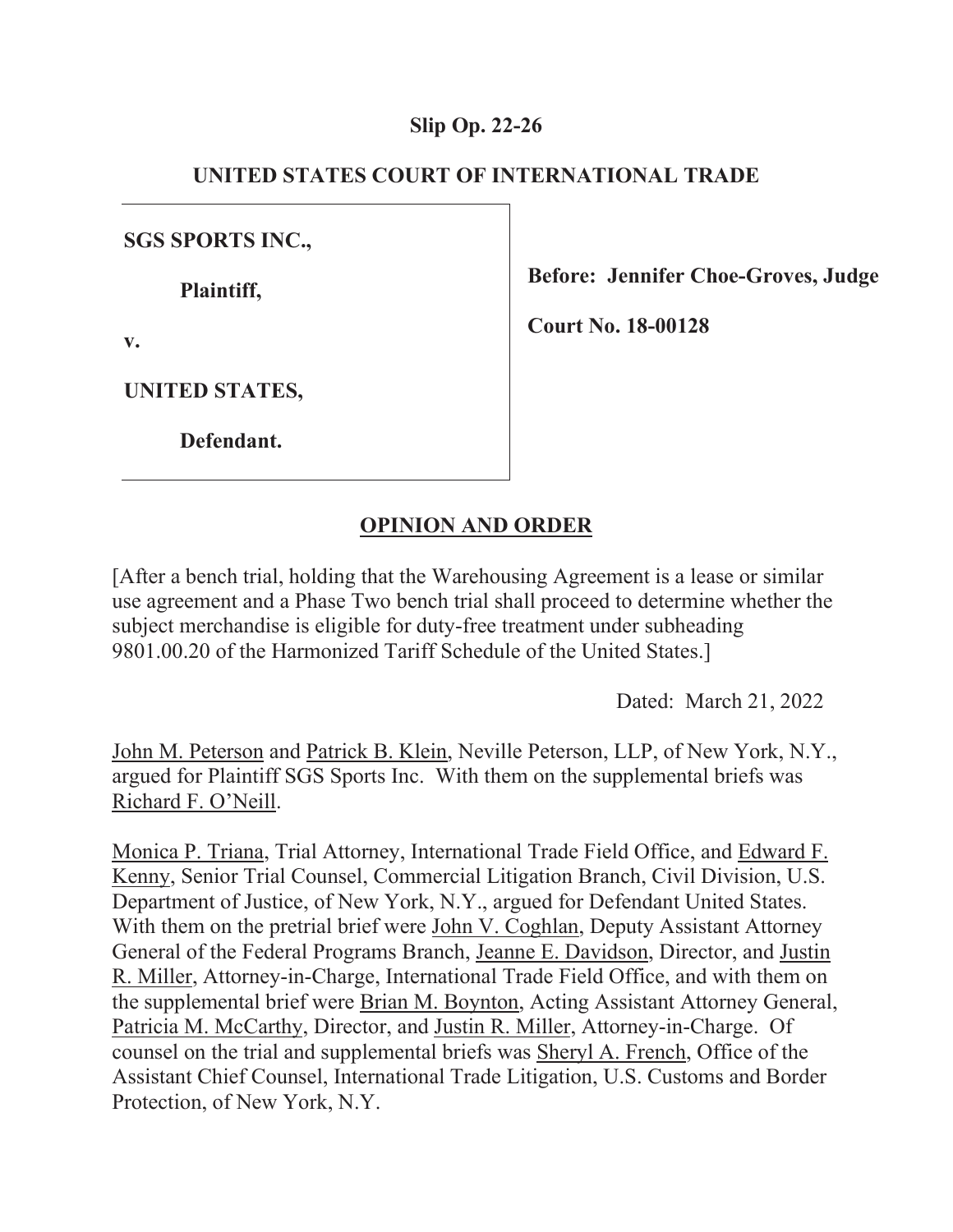Choe-Groves, Judge: Plaintiff SGS Sports Inc. ("Plaintiff" or "SGS") brings this action to contest the denial of its administrative protests by U.S. Customs and Border Protection ("Customs") regarding swimwear and related accessories that Plaintiff entered into the United States in 2013 and 2014 ("subject merchandise"). The Court conducted a bench trial via videoconference to determine whether the subject merchandise was entitled to duty-free treatment under subheading 9801.00.20 of the Harmonized Tariff Schedule of the United States ("HTSUS"), which states:

9801.00.20.00 Articles, previously imported, with respect to which the duty was paid upon such previous importation  $\dots$ , if (1) reimported, without having been advanced in value or improved in condition by any process of manufacture or other means while abroad, after having been exported under lease or similar use agreements, and (2) reimported by or for the account of the person who imported it into, and exported it from, the United States.

HTSUS subheading  $9801.00.20$ .<sup>1</sup> The bench trial focused on the issue of whether

the Warehousing Agreement between SGS and 147483 Canada Inc. ("Canada

147483") constituted a lease or similar use agreement under HTSUS subheading

9801.00.20. Based on the following findings of fact and conclusions of law, the

<sup>&</sup>lt;sup>1</sup> Plaintiff stopped entering merchandise under HTSUS subheading 9801.00.20 in 2015 and now enters merchandise under HTSUS subheading 9801.00.10,Trial Tr., Day 1, at 80, ECF No. 83, which was amended in 2016 to include "any other products when returned within 3 years after having been exported," HTSUS subheading 9801.00.10. HTSUS subheading 9801.00.10 was amended after the subject merchandise was entered in 2013 and 2014.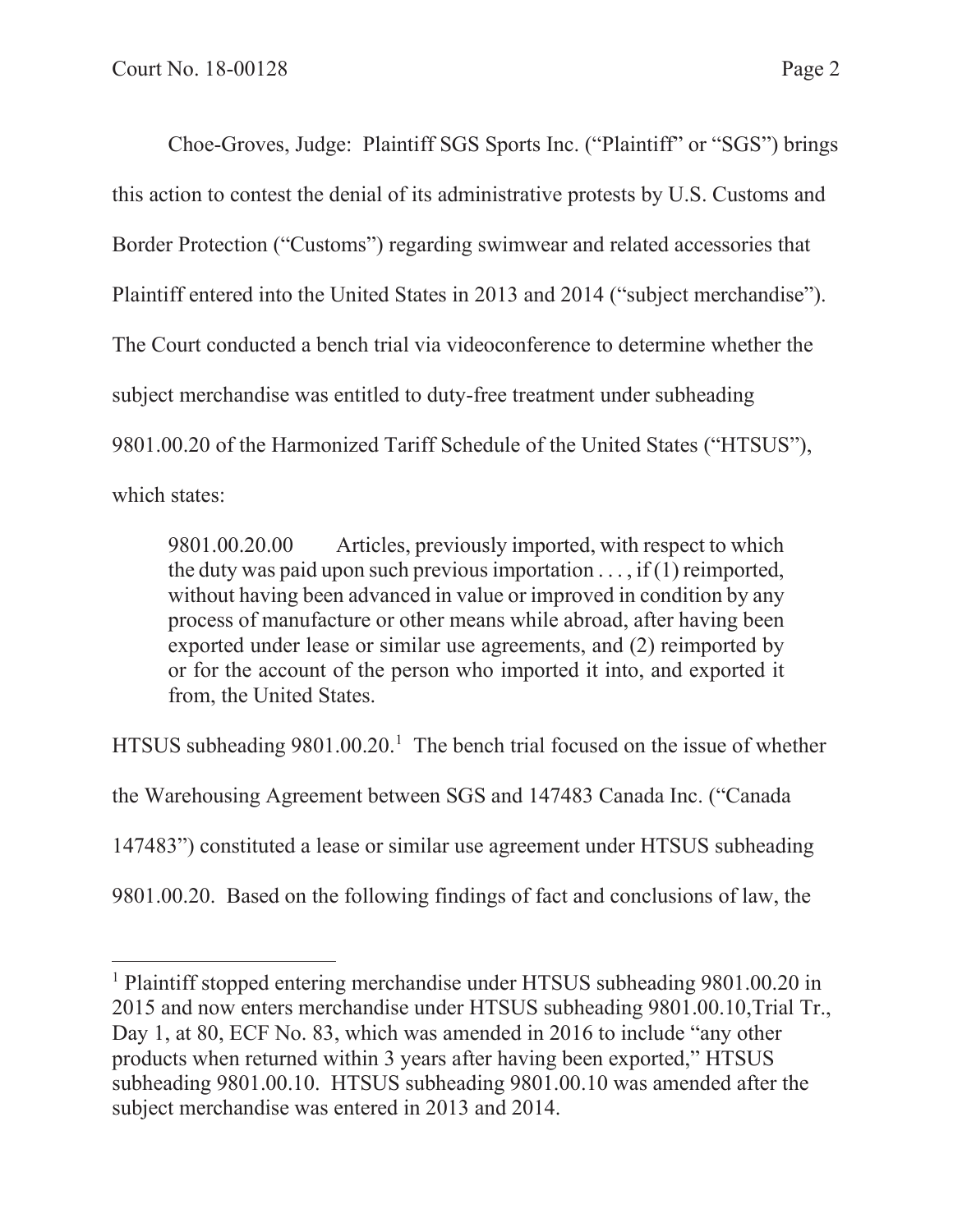Court concludes that the Warehousing Agreement is a lease or similar use agreement under HTSUS subheading 9801.00.20.

### **PROCEDURAL HISTORY**

Plaintiff attempted to enter the subject merchandise pursuant to HTSUS subheading 9801.00.20. Final Pretrial Order (Phase One of Remote Bench Trial), Schedule C (Phase One Uncontested Facts) ¶ 59, ECF No. 74. Customs denied Plaintiff's claim for duty-free treatment under HTSUS subheading 9801.00.20, reclassified the subject merchandise, and liquidated the entries. See id., Schedule D-1 (SGS Sports, Inc. Claims and Defenses) ¶ 2, Schedule D-2 (Def.'s Claims and Defenses) ¶¶ 2–3. Thereafter, SGS filed three timely protests challenging Customs' classification determination. See id. Schedule B ¶ 1; Compl. ¶ 5, ECF No. 6. When denying SGS' protests, Customs stated its determination that the subject merchandise had not been properly exported under a lease or similar use agreement as required under the duty-free HTSUS subheading 9801.00.20 because "no bailment occurred." HQ H216475 (Jan. 16, 2015); HQ H276403 (Dec. 12, 2017). SGS filed suit challenging the denial of its protests. Summons, ECF No. 1; Compl.

 The Parties filed cross-motions for summary judgment. Pl.'s Mot. Summ. J., ECF No. 26; Mem. P. & A. Supp. Pl.'s Mot. Summ. J. ("Pl.'s Summ. J. Br."), ECF No. 26-2; Def.'s Cross-Mot. Summ. J., ECF No. 30. The Court denied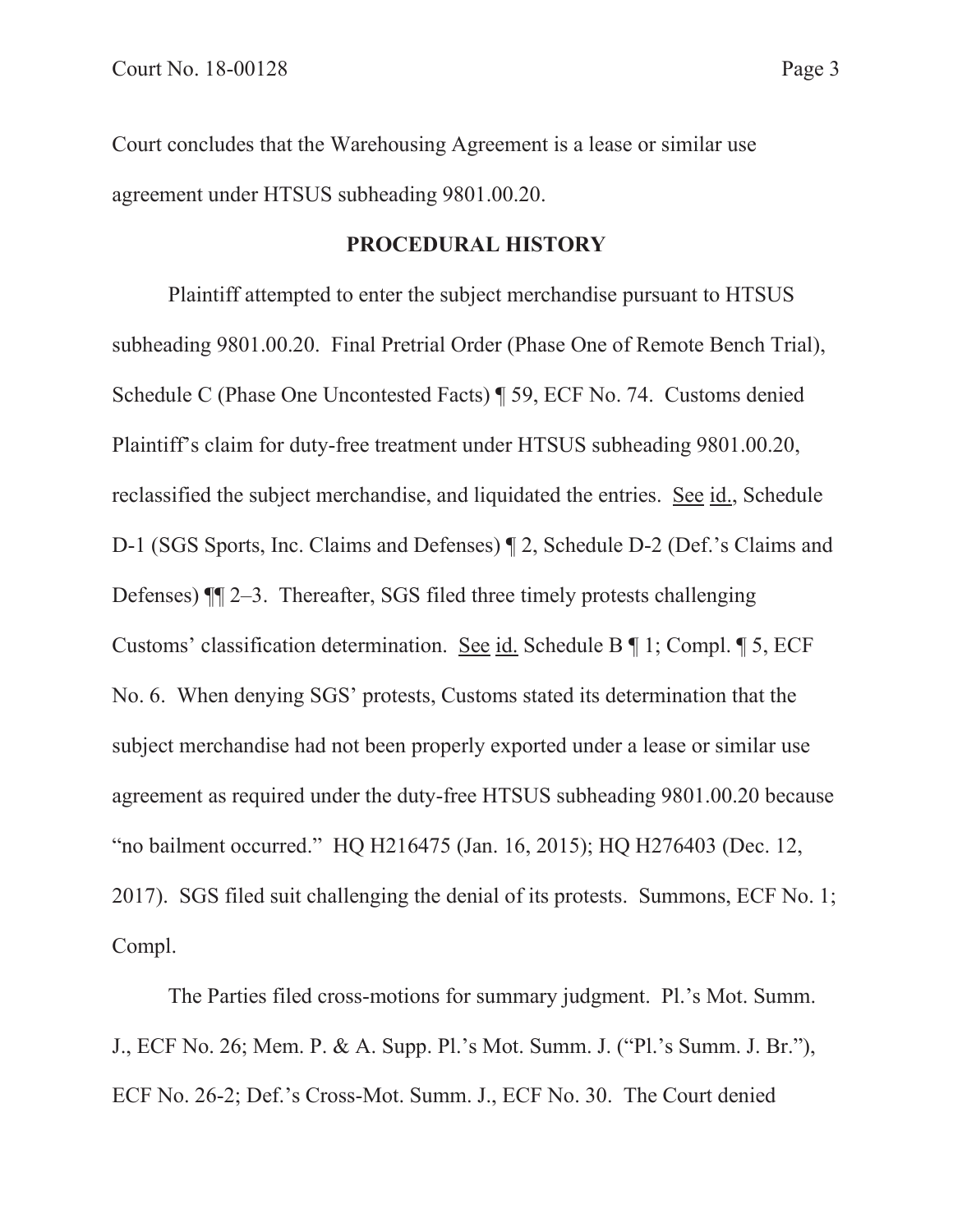Plaintiff's motion for summary judgment and granted the cross-motion for summary judgment filed by Defendant United States ("Defendant"). SGS Sports[] Inc. v. United States, 44 CIT \_\_, 463 F. Supp. 3d 1356 (2020). In an order granting Plaintiff's Motion for Rehearing, ECF No. 41, the Court set aside its previous opinion and judgment, and scheduled the matter for trial. SGS Sports Inc. v. United States, 44 CIT \_\_, Slip Op. 20-150 (Oct. 22, 2020).

 The Court granted a motion to bifurcate the trial into Phase One and Phase Two. Am. Order ("Am. Bifurcation Order") at 1, ECF No. 66. The Court ordered that the Phase One trial would resolve the sole issue of whether the Warehousing Agreement between SGS and Canada 147483, dated September 1, 2005, is a lease or similar use agreement. Id. If Phase One did not resolve the case in its entirety, Phase Two would encompass the remaining issues necessary to resolve the case. Id. The Court stayed the remaining issues reflected in Defendant's Motion in Limine, ECF No. 52; Plaintiff's Motion in Limine to Allow Introduction at Trial of an Evidence Summary Pursuant to FRE 1006 ("Plaintiff's Motion in Limine"), ECF No. 54; and the deadline for Defendant to respond to Plaintiff's Motion in Limine, pending the Court's decision in Phase One. Am. Bifurcation Order at 1–2. The Parties filed pretrial briefs and schedules. Def.'s Pretrial Br., ECF No. 67; Pl.'s Pretrial Mem. ("Pl.'s Pretrial Br."), ECF No. 68; [Proposed] Pretrial Order, ECF No. 71.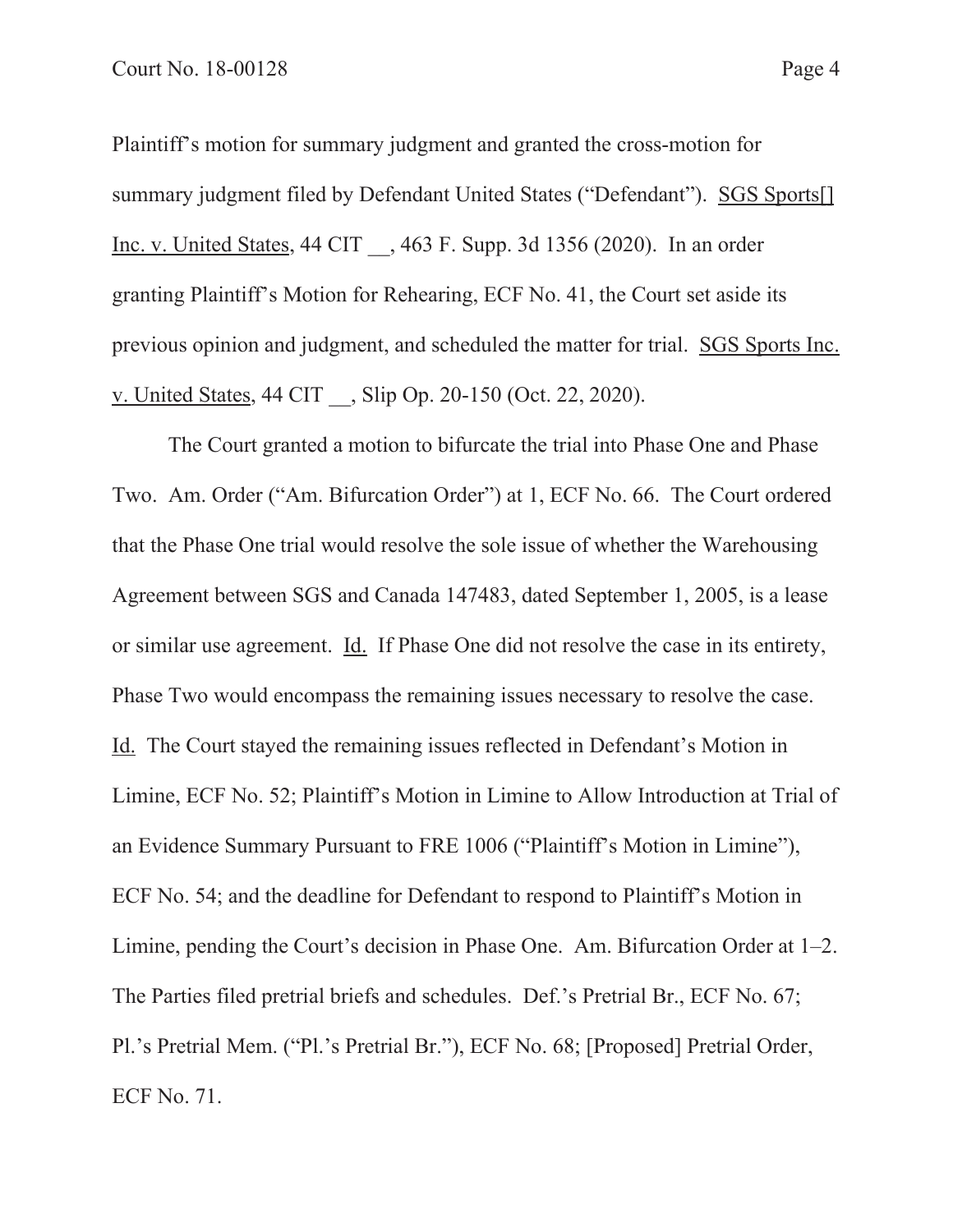The Court conducted the Phase One trial on February 4 and 5, 2021. Docket Entries, ECF Nos. 81, 82. The Court heard testimony via videoconference from three fact witnesses: Anna Murdaca, Vice President of Finance and Chief Financial Officer of SGS since 1997 and part owner of SGS since 2007; Michael Couchman, Warehouse Manager of Canada 147483 for approximately ten years; and Steven Gellis, President of SGS since its incorporation in 1988 and President of Canada 147483 since its incorporation in 1985. Trial Tr., Day 1, at 59–298, ECF No. 83. The witnesses provided testimony that appeared to be truthful based on each witness' respective demeanor, inflection, length of employment in his or her position, and familiarity with the subject matter of the questions asked, and thus provided the Court with the necessary basis to conclude that they were credible witnesses.

 In its pretrial brief, Plaintiff repeated its argument from its summary judgment response brief that Customs was bound by its previous rulings to treat the Warehousing Agreement as a similar use agreement under HTSUS subheading 9801.00.20 because Customs had not modified or revoked its previous rulings under the 19 U.S.C. § 1625(c) notice and comment procedure. Pl.'s Mem. P. & A. Opp'n Def.'s Cross-Mot. Summ. J. and Reply Supp. Pl.'s Mot. Summ. J. at 9–15, ECF No. 32; Pl.'s Pretrial Br. at 7–13. Defendant objected to the 19 U.S.C. § 1625(c) argument at the January 21, 2020 pretrial conference and renewed its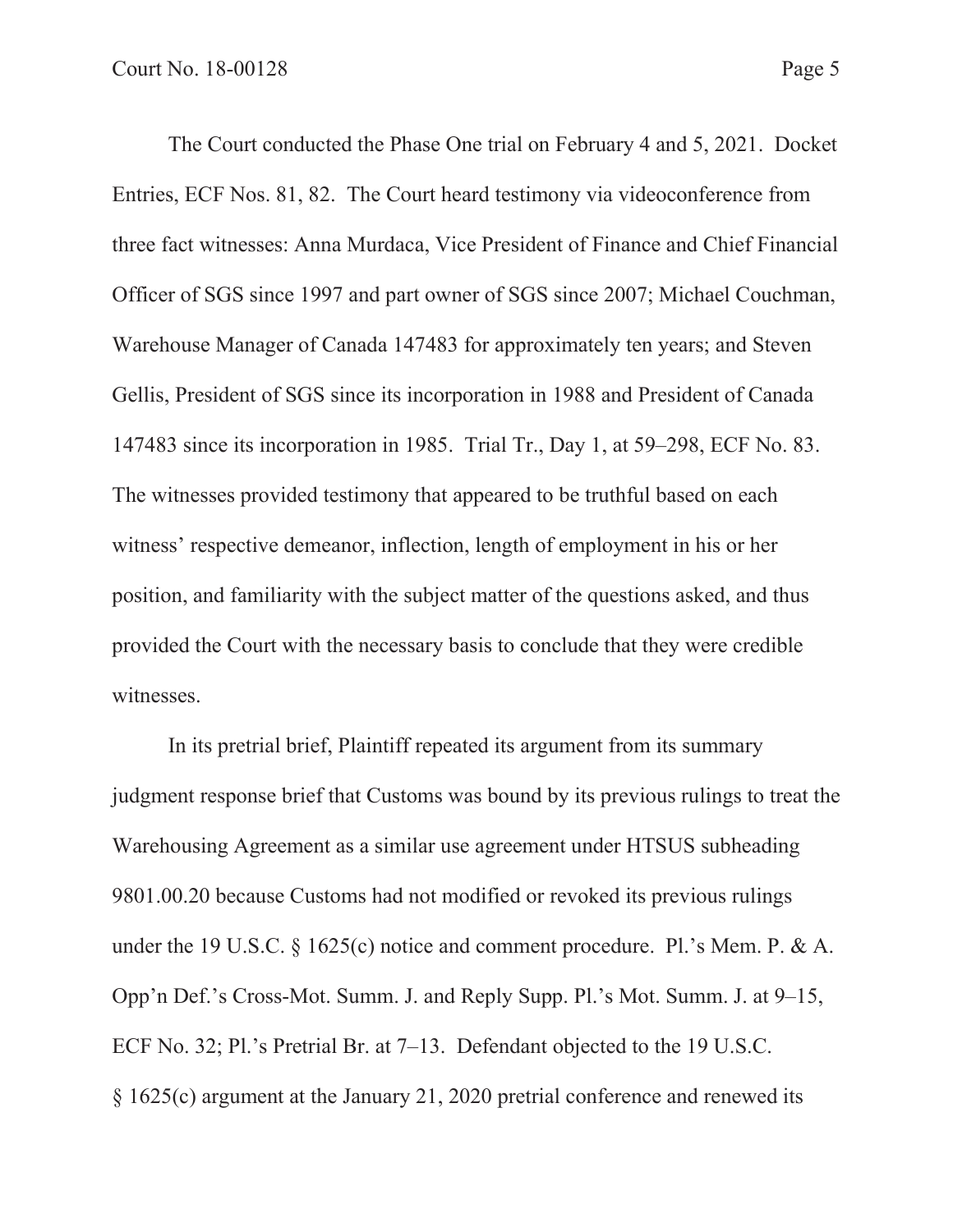objection at trial. Trial Tr., Day 1, at 6–8, 27; Trial Tr., Day 2, at 340; Docket Entry (Jan. 21, 2021 Pretrial Conference), ECF No. 72. The Court ordered supplemental briefing and held oral argument on the 19 U.S.C. § 1625(c) issue on January 12, 2022. Order (Oct. 8, 2021), ECF No. 85; Pl.'s Suppl. Br. Concerning 19 U.S.C. § 1625(c) ("Pl.'s Suppl. Br."), ECF No. 86; Def.'s Suppl. Submission ("Def.'s Suppl. Br."), ECF No. 89; Pl.'s Reply Br. Concerning 19 U.S.C. § 1625(c) ("Pl.'s Reply Br."), ECF No. 90; Docket Entry (Jan. 12, 2022 Oral Arg.), ECF No. 94; Oral Arg. (on file with the U.S. Court of International Trade).

### **JURISDICTION AND STANDARD OF REVIEW**

The Court has jurisdiction pursuant to 28 U.S.C. § 1581(a). The Court reviews classification cases based on the record made before the Court. 28 U.S.C.  $$2640(a).$ 

A two-step process guides the Court in determining the correct classification of merchandise. First, the Court ascertains the proper meaning of the terms in the tariff provision. See Schlumberger Tech. Corp. v. United States, 845 F.3d 1158, 1162 (Fed. Cir. 2017) (citing Sigma-Tau HealthScience, Inc. v. United States, 838 F.3d 1272, 1276 (Fed. Cir. 2016)). Second, the Court determines whether the subject merchandise falls within the parameters of the tariff provision. See id. (citing Sigma-Tau HealthScience, Inc., 838 F.3d at 1276). The former is a question of law and the latter is a question of fact. See id. "[W]hen there is no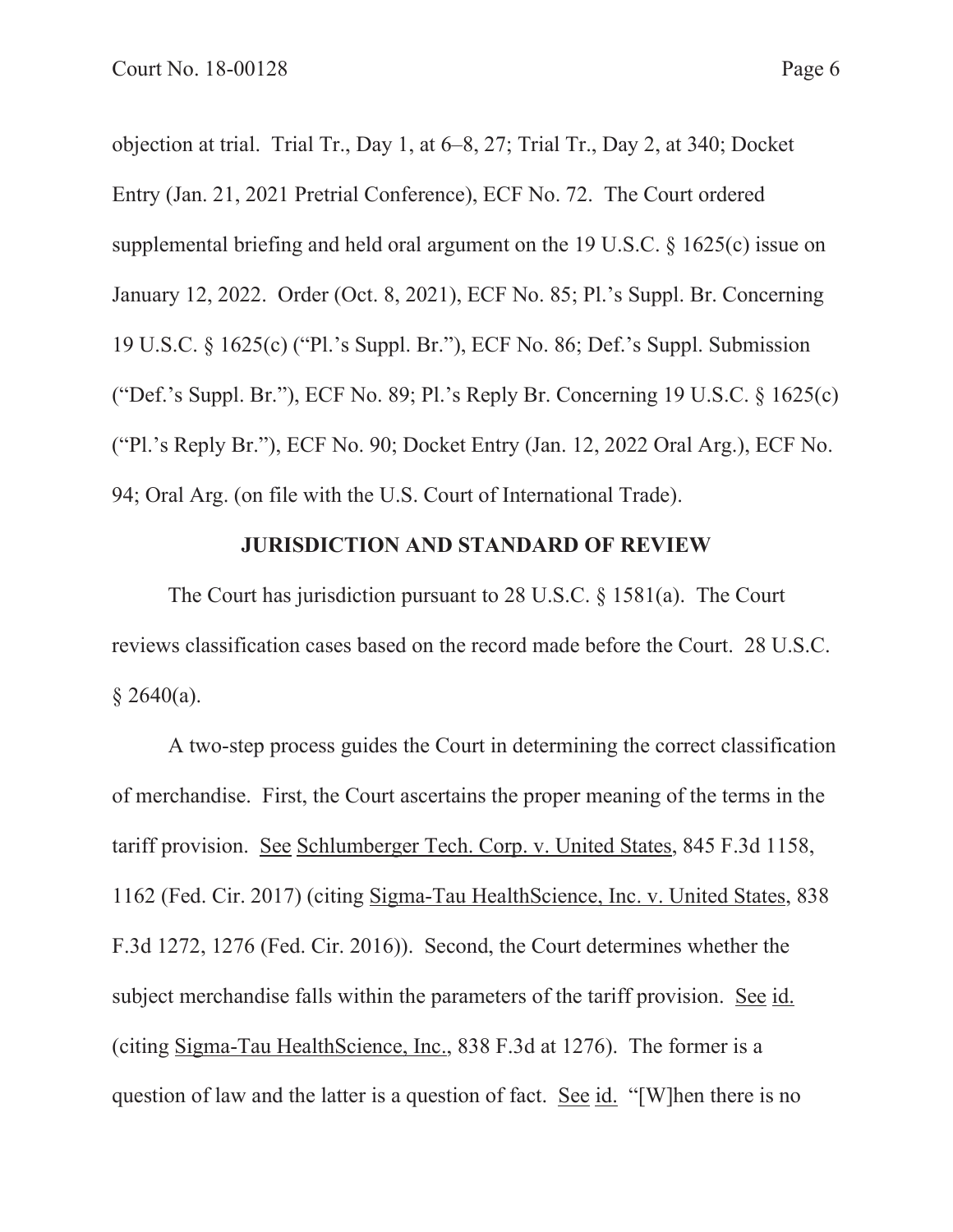dispute as to the nature of the merchandise, then the two-step classification analysis 'collapses entirely into a question of law.'" Link Snacks, Inc. v. United States, 742 F.3d 962, 965–66 (Fed. Cir. 2014) (quoting Cummins Inc. v. United States, 454 F.3d 1361, 1363 (Fed. Cir. 2006)).

The Court reviews classification cases de novo. See 28 U.S.C. § 2640(a)(1). The Court has "an independent responsibility to decide the legal issue of the proper meaning and scope of HTSUS terms." Warner-Lambert Co. v. United States, 407 F.3d 1207, 1209 (Fed. Cir. 2005) (citation omitted). The Court must determine "whether the government's classification is correct, both independently and in comparison with the importer's alternative." Jarvis Clark Co. v. United States, 733 F.2d 873, 878 (Fed. Cir. 1984).

#### **FINDINGS OF FACT**

The Court makes the following findings of fact based on a review of the documents admitted into evidence and the credible testimony of the witnesses during the bench trial:

- 1. SGS is and has always been an importer and distributor of swimwear, sports apparel, and related merchandise. Schedule C ¶ 7; Trial Tr., Day 1, at 63, 117.
- 2. SGS is a Canadian corporation that was incorporated under the Canada Business Corporations Act on January 19, 1988 by Mr. Gellis.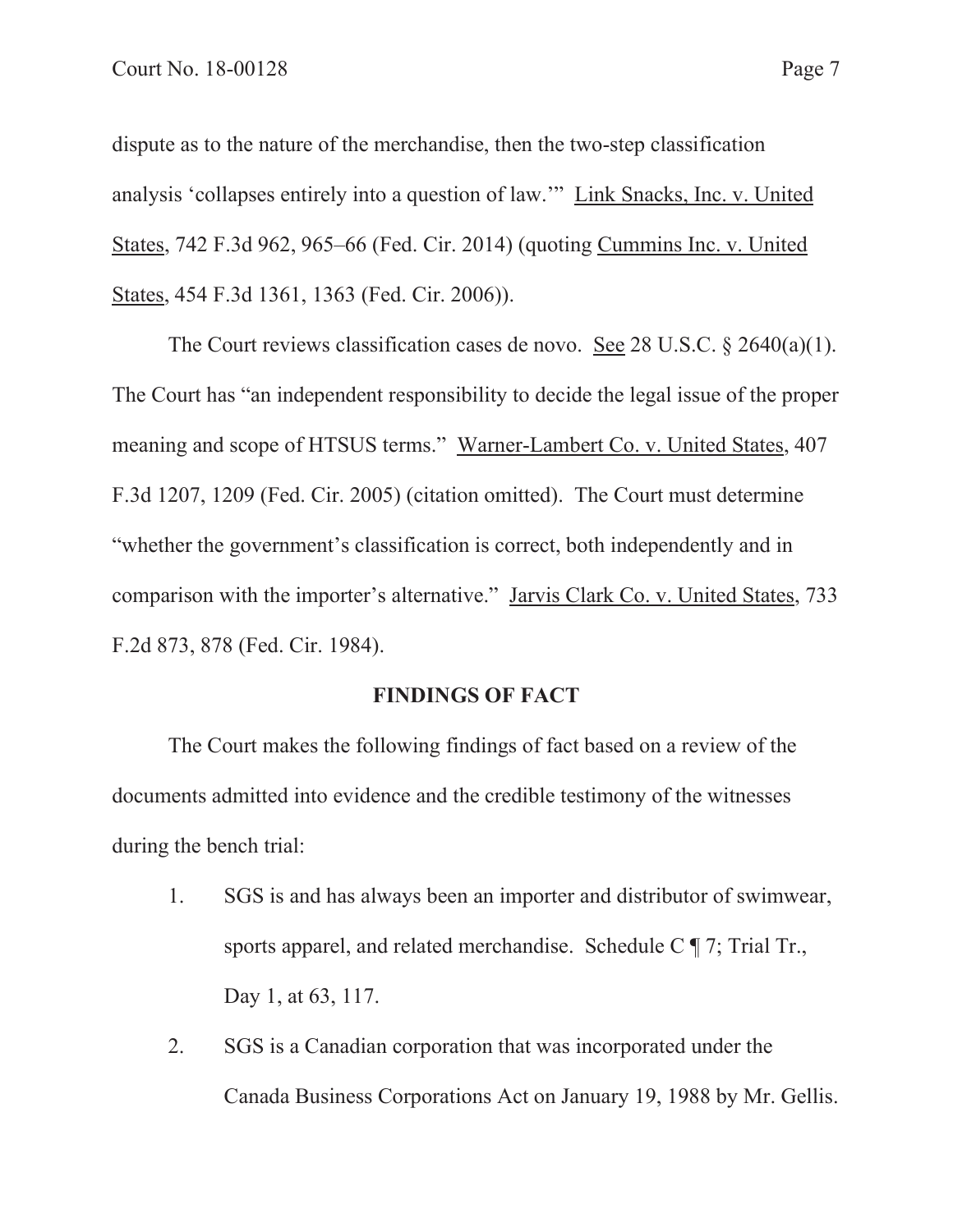Schedule C ¶ 5; Pl.'s Ex. 1; Def.'s Ex. 1; Trial Tr., Day 1, at 63–64, 116.

- 3. From incorporation of SGS in 1988 until 2007, Mr. Gellis was the sole owner and sole officer of SGS. Schedule C ¶¶ 8–9; Trial Tr., Day 1, at 117.
- 4. Mr. Gellis is and has always been the President of SGS. Schedule C ¶¶ 9, 101; Trial Tr., Day 1, at 102, 272, 287–88.
- 5. SGS modified its ownership structure and reorganized the shares of the company in 2007 and 2013, both of which occurred subsequent to the execution of the Warehousing Agreement. Schedule C ¶ 91; Trial Tr., Day 1, at 201–03.
- 6. Canada 147483 is a Canadian corporation that was incorporated under the Canada Business Corporations Act on October 22, 1985 at the direction of Mr. Gellis. Schedule C  $\P$  $[1-2;$  Pl.'s Ex. 2; Def.'s Ex. 2; Trial Tr., Day 1, at 72, 114.
- 7. From incorporation of Canada 147483 in 1985, Mr. Gellis is and has always been the sole owner and officer of Canada 147483. Schedule C ¶¶ 3, 101; Trial Tr., Day 1, at 115.
- 8. Beginning in 2001, SGS leased real property located at 6400 Cote de Liesse Road, St-Laurent, Quebec, which has continuously been the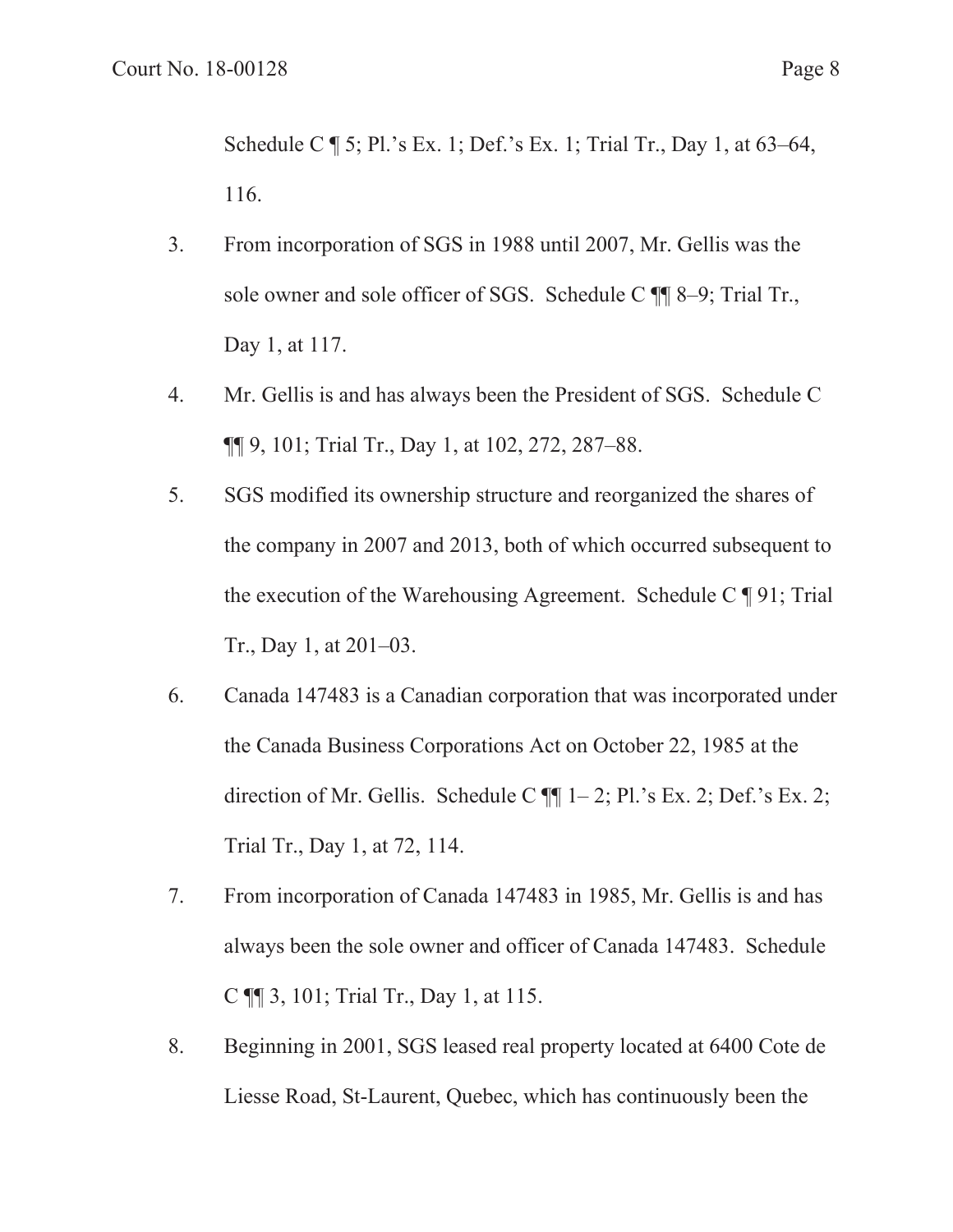address of SGS' office. Schedule C ¶ 25; Pl.'s Ex. 10; Def.'s Ex. 14; Trial Tr., Day 1, at 69, 118–20.

- 9. In 2005, SGS leased additional real property adjacent to 6400 Cote de Liesse Road, with an address of 6450 Cote de Liesse Road, St-Laurent, Quebec, which has continuously been the location of the warehouse since 2005. Schedule C ¶ 26; Pl.'s Ex. 10; Def.'s Exs. 14, 16; Trial Tr., Day 1, at 69–70, 98, 118–20.
- 10. Canada 147483 does not pay any rent to SGS or any other entity for use of the warehouse. Schedule C ¶ 67; Trial Tr., Day 1, at 175.
- 11. All of the property, inventory, and equipment in the warehouse are owned by SGS and were identified as assets of SGS on its financial statements. Schedule C ¶ 68; Trial Tr., Day 1, at 176; see Def.'s Exs. 6–10.
- 12. The utility bill for the real property located at 6450 Cote de Liesse Road, which is separate from the utility bill for the real property located at 6400 Cote de Liesse Road, is paid by SGS. Schedule C ¶ 70; Trial Tr., Day 1, at 177.
- 13. The insurance policy on all of the merchandise and equipment in the entirety of the real property located at 6400 and 6450 Cote de Liesse Road is held by SGS. Schedule C ¶ 71; Trial Tr., Day 1, at 176–77.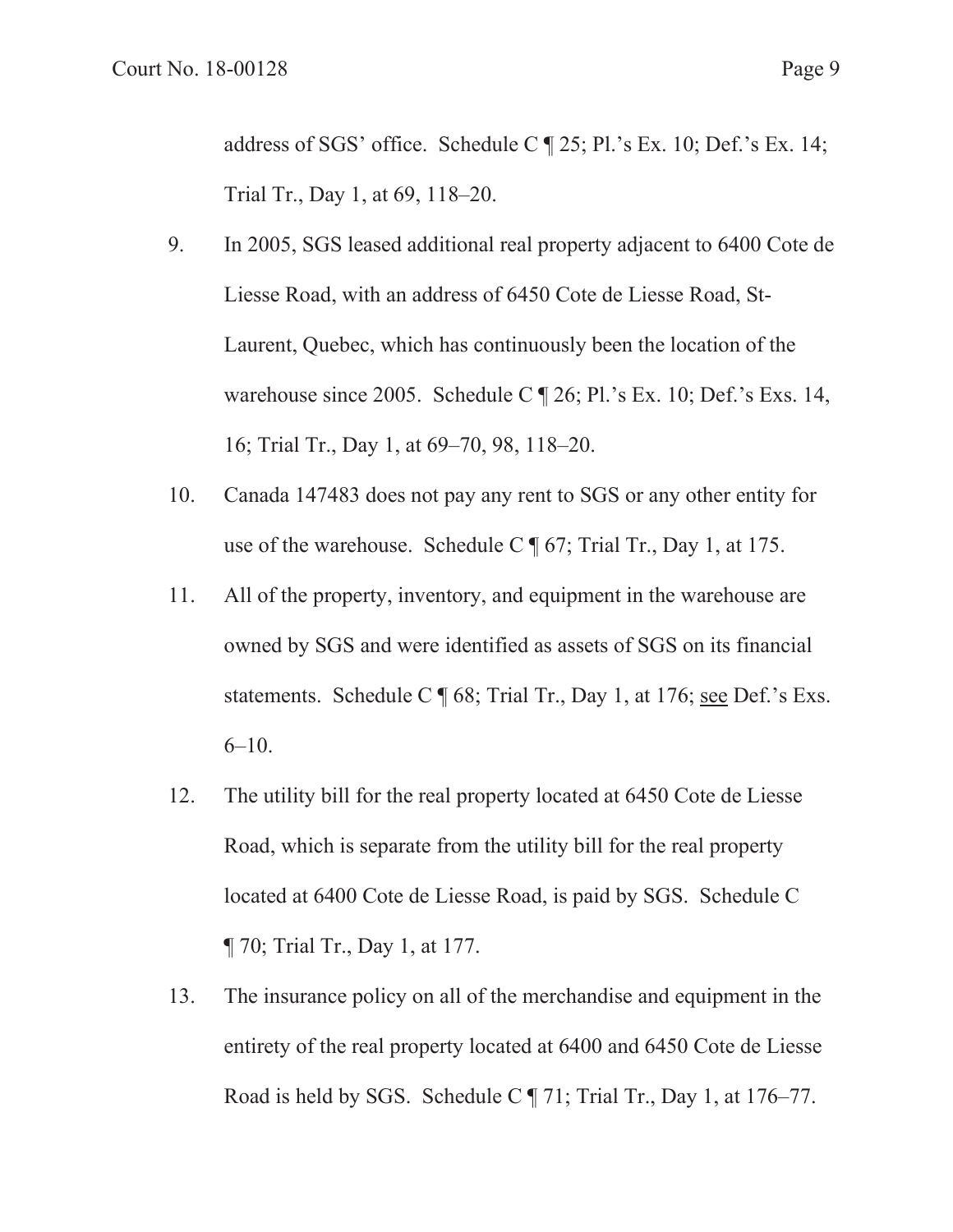- 14. On September 1, 2005, Mr. Gellis reviewed, approved, and executed a document entitled "Warehousing Agreement" by signing on behalf of both SGS and Canada 147483 in his capacity as President and sole officer of both companies. Schedule C ¶¶ 40, 45, 57; Pl.'s Ex. 8 ("Warehousing Agreement"); Def.'s Ex. 12 ("Warehousing Agreement"); Trial Tr., Day 1, at 160, 295–96.
- 15. Mr. Gellis was not required, according to the bylaws of either company, to obtain approval from any other person in order to execute the Warehousing Agreement. Schedule C ¶ 44.
- 16. In the Warehousing Agreement, SGS and Canada 147483 mutually agreed that:

(1) "[SGS] may, from time to time request that [Canada 147483] take delivery of merchandise on behalf of [SGS] and to hold said merchandise pending the instructions of [SGS] regarding the disposition of the merchandise."

(2) "[Canada 147483] agrees that in taking delivery of said merchandise it will perform the following functions:

> (a) provide all necessary labor for the handling, storage and safe keeping of the property deposited for storage;

(b) assist [SGS] and its agents in the transportation of the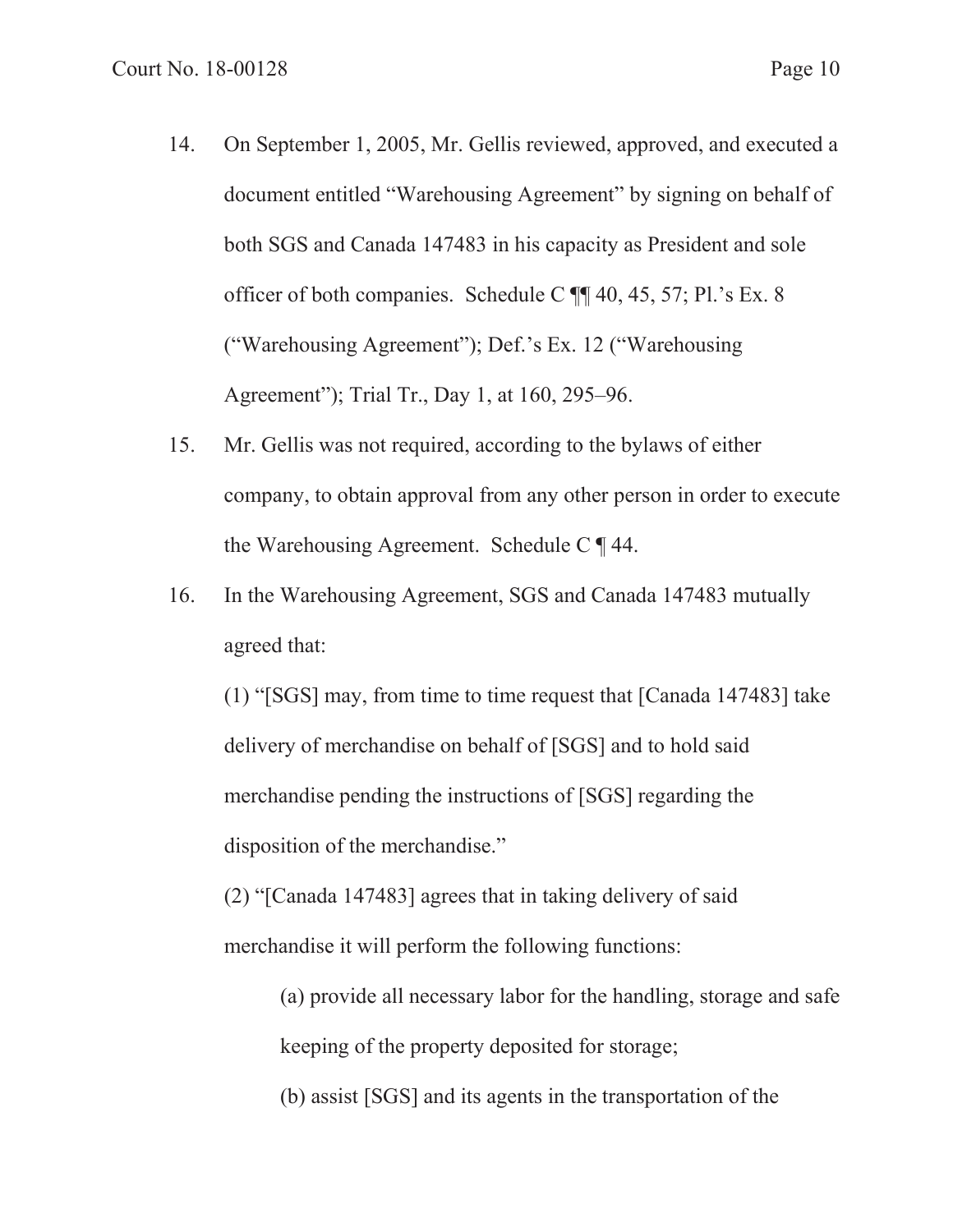merchandise both to and from the warehouse;

 (c) create and maintain inventory records of all merchandise delivered to [Canada 147483];

(d) maintain perpetual inventory records;

 (e) assist [SGS] in the issuance of samples from the inventory on deposit;

(f) take periodic inventory of the merchandise deposited;

 (g) provide, at [SGS'] request, all of the services typically provided by a Warehouseman in the ordinary course of business, including, but not limited to, 'pick & pack' services." Warehousing Agreement at 1–2; see Schedule C  $\P$  41; Trial Tr., Day 1, at 254.

- 17. SGS does not manufacture the merchandise it sells; the merchandise is imported from foreign suppliers, who are primarily located in China. Schedule C  $\P$  27; Trial Tr., Day 1, at 66.
- 18. Beginning in 2005, SGS' foreign suppliers shipped SGS' merchandise, by sea or by air, to Canada. When sent by combined transport utilizing sea and rail, the goods were transported "through Montreal," and when sent by air, the airport of destination was Montreal. From Montreal, the merchandise was then transported by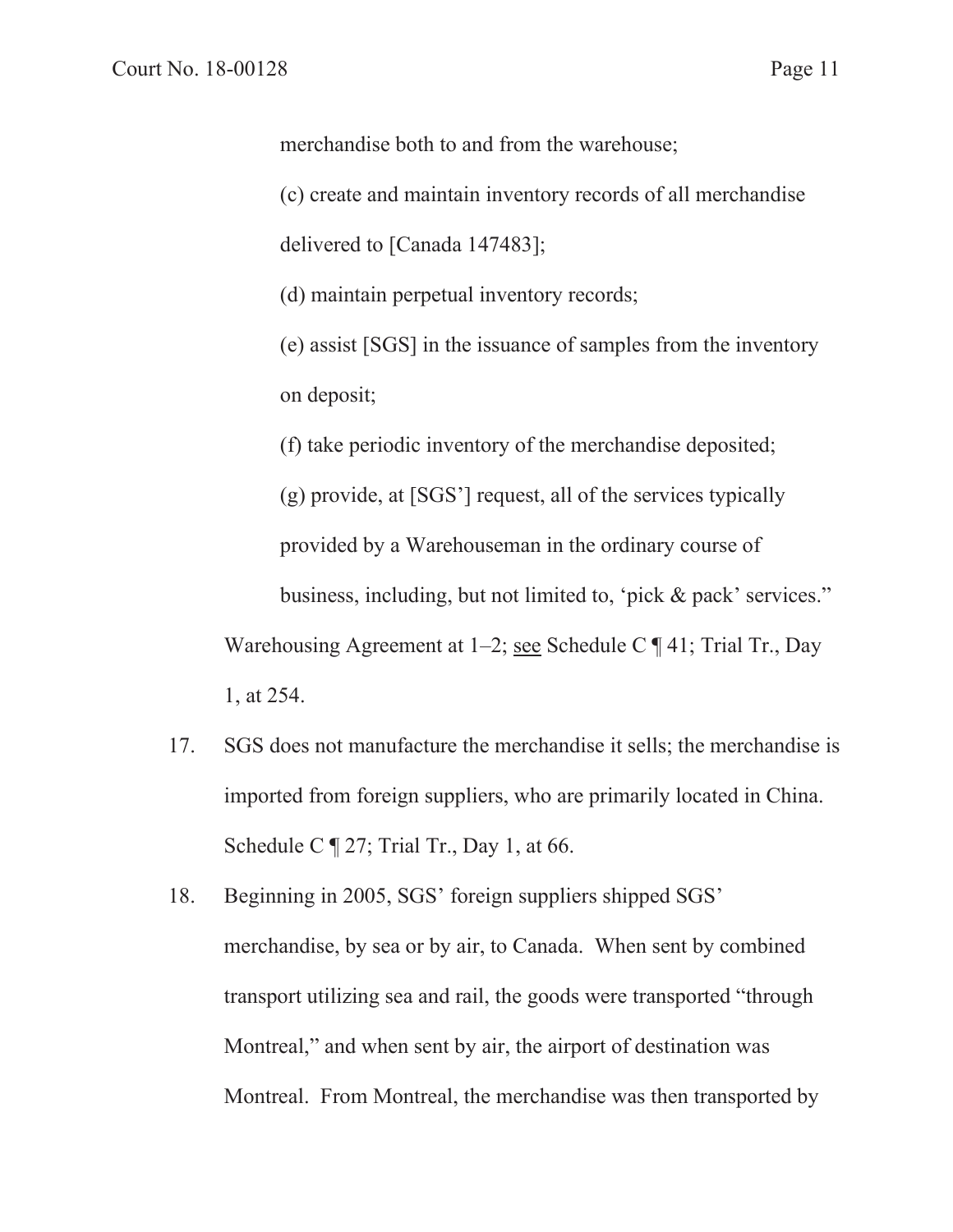truck, in bond, to Champlain, New York. Order (Feb. 2, 2021) at 1, ECF No. 80 (granting the Parties' joint motion to amend Schedule C ¶ 33); Trial Tr., Day 1, at 67, 127, 130–36.

- 19. When the in-bond merchandise was brought into New York, SGS would file a consumption entry in the United States and duties were assessed on the price "paid or payable" to the foreign supplier. Order (Feb. 2, 2021) at 1; Trial Tr., Day 1, at 67–68, 128, 136–37.
- 20. Beginning in 2005 and up until at least the date the subject merchandise entered the United States, containers that were imported into the United States by SGS from its foreign suppliers were immediately exported, unaltered, from the United States to SGS' warehouse at 6450 Cote de Liesse Road in Canada by truck. Schedule C ¶¶ 26, 34; Trial Tr., Day 1, at 63, 67, 128.
- 21. As to the transactions from the United States to Canada, SGS acts as both the exporter (from the United States) and importer (into Canada). Schedule C ¶ 34; Trial Tr., Day 1, at 137, 139.
- 22. The physical handling of the merchandise by Canada 147483 began when the merchandise arrived at the loading dock for the SGS warehouse. Legal title to that merchandise did not pass from SGS to Canada 147483. Order (Feb. 2, 2021) at 2 (granting the Parties' joint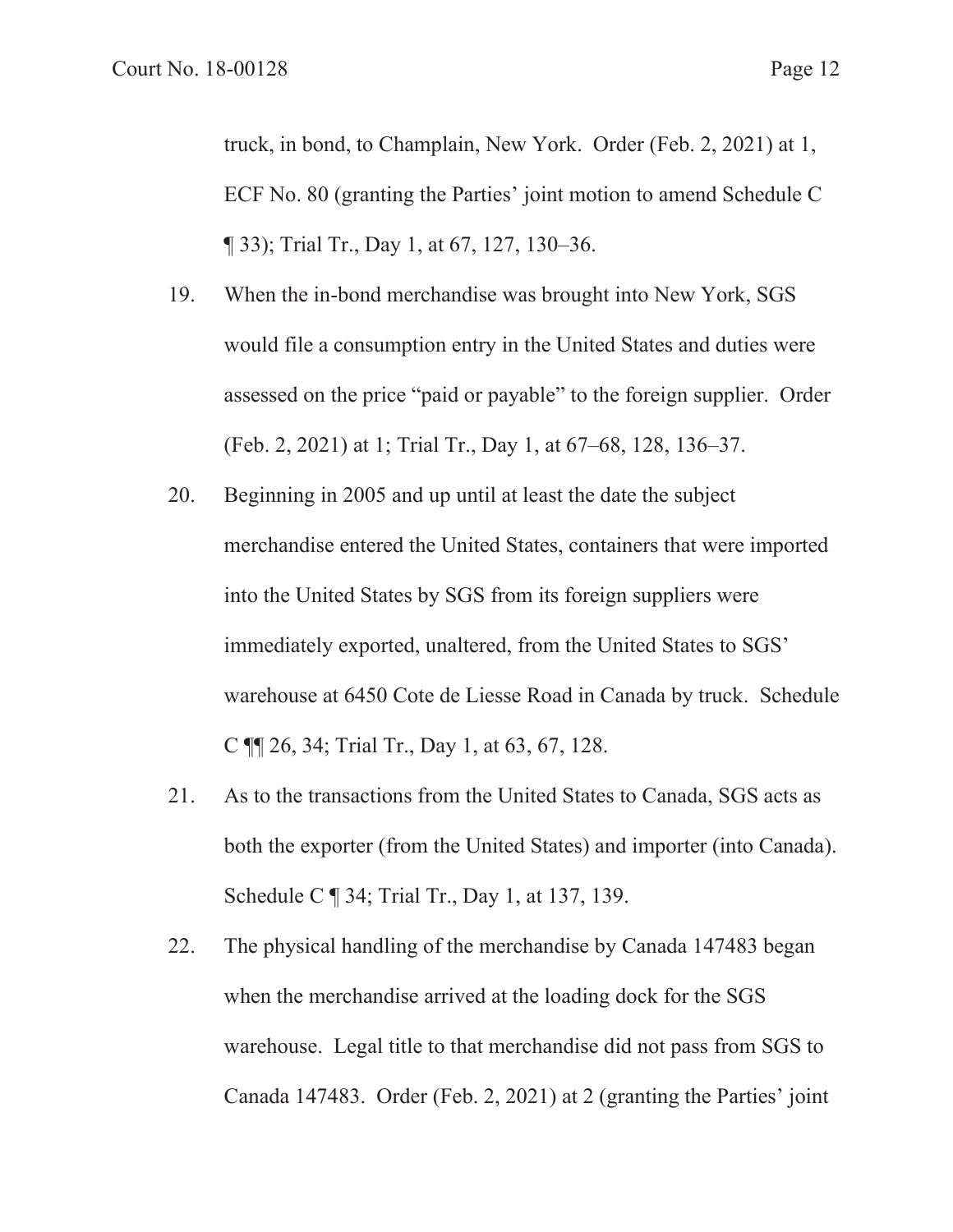motion to amend Schedule C  $\P$  62); Trial Tr., Day 1, at 63, 67, 140, 163–64, 252.

- 23. When merchandise reached the SGS warehouse, Canada 147483 employees confirmed the number of cartons in the shipment; documented any open or broken boxes and notified SGS; segregated the merchandise by style, color, and size; and placed the merchandise in appropriate areas. Trial Tr., Day 1, at 67, 74, 217, 252, 254–57.
- 24. When a customer placed an order, SGS entered the order into its system. The allocation system compared the order to the inventory on hand and automatically allocated inventory to the orders. The SGS allocation manager reviewed the allocation and an SGS employee printed a picking ticket and placed it in a basket in the SGS front office. Schedule C ¶¶ 64–65; Trial Tr., Day 1, at 91–92; see Pl.'s Ex. 14.
- 25. Two or three times per day, a Canada 147483 employee entered the SGS front office, retrieved the accumulated pick tickets, and took the pick tickets to Mr. Couchman. Schedule C ¶¶ 65–66; Trial Tr., Day 1, at 92–94, 235, 258–59; see Pl.'s Ex. 14; Def.'s Ex. 32.
- 26. Mr. Couchman placed the pick tickets in order of priority. Trial Tr., Day 1, at 258–60.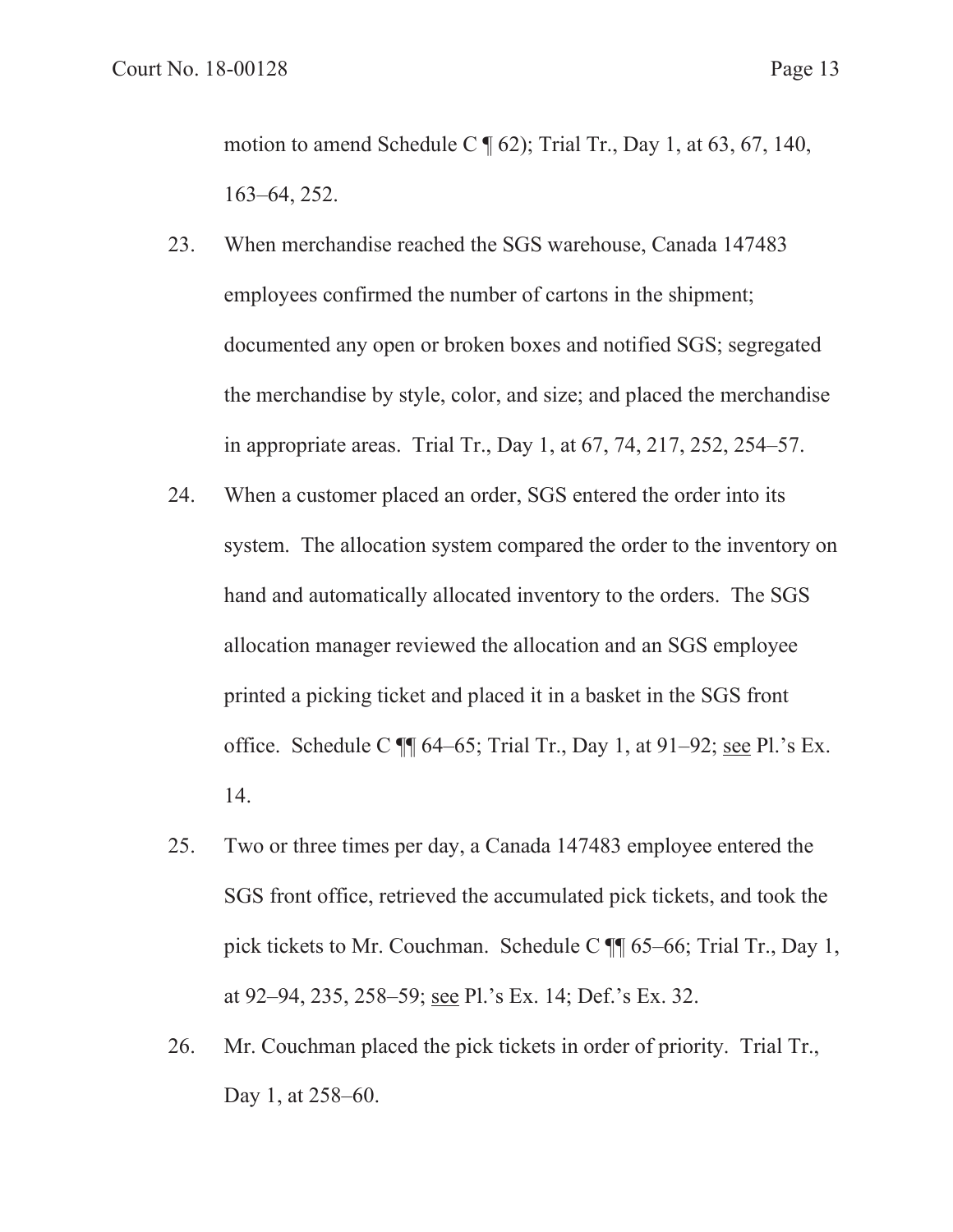27. A Canada 147483 employee retrieved the inventory by style and color as indicated on the pick ticket, packed the merchandise, and arranged for the carrier to ship the merchandise to the customer. Schedule C ¶¶ 65–66; Trial Tr., Day 1, at 92–94, 235, 258–59; see Pl.'s Ex. 14;

Def.'s Ex. 32.

- 28. The Warehouse Manager for Canada 147483, Mr. Couchman, interacted with SGS' suppliers—both warehouse supply companies and transport companies, such as FedEx and UPS—on behalf of SGS, identifying himself as Warehouse Manager for SGS. Mr. Couchman was an authorized user on the SGS purchasing accounts for many such vendors. Schedule C  $\sqrt{$  75; Trial Tr., Day 1, at 180–82, 246–48.
- 29. A Canada 147483 employee indicated by circling that all the inventory on a pick ticket had been picked and returned the fulfilled pick tickets back to the SGS front office. The fulfilled pick tickets were used to invoice SGS for Canada 147483's services. Schedule C ¶ 66; Trial Tr., Day 1, at 94–99, 109–10; see Pl.'s Ex. 12; Def.'s Exs. 16, 18, 39.
- 30. Canada 147483 on its own could not decide to direct any merchandise to leave the SGS warehouse. No merchandise left the SGS warehouse except according to a pick ticket from SGS. Trial Tr., Day 1, at 263.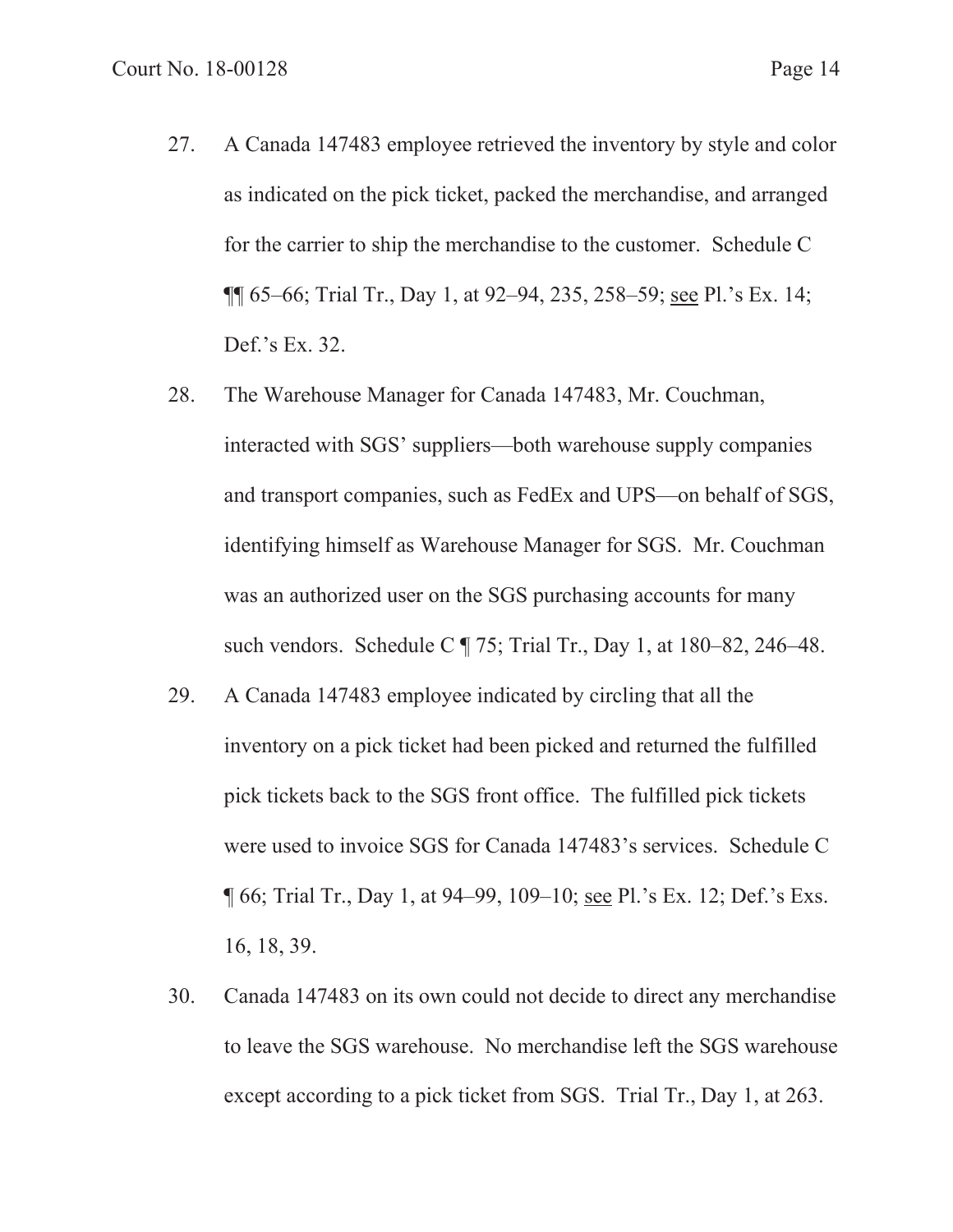- 31. Canada 147483 employees did not "use" merchandise for any purpose other than to provide "pick and pack" services. Trial Tr., Day 1, at 264–65.
- 32. In 2013 and 2014, SGS imported the subject merchandise into the United States under various consumption entries and paid duties on the price paid or payable to the foreign supplier. See Compl. ¶ 8; Order (Feb. 2, 2021) at 1; Trial Tr., Day 1, at 67–68, 128, 136–37.
- 33. SGS exported the subject merchandise immediately to Canada. See Compl. ¶ 9; Schedule C ¶¶ 34–35; Trial Tr., Day 1, at 63, 67, 128.
- 34. SGS and Canada 147483 understood the terms of the Warehousing Agreement to apply to Canada 147483's handling of the subject merchandise. See Trial Tr., Day 1, at 79, 241.
- 35. Canada 147483 handled the subject merchandise at the warehouse in the same manner in which it generally handled all of SGS' merchandise. See Order (Feb. 2, 2021) at 2; Schedule C  $\P$  64–66, 75; Trial Tr., Day 1, at 67, 74, 91–94, 217, 235, 252–60, 264–65; see Pl.'s Ex. 14; Def.'s Ex. 32.
- 36. SGS imported the subject merchandise into the United States, asserting that the merchandise was properly classified under HTSUS subheading 9801.00.20. Schedule C ¶ 59.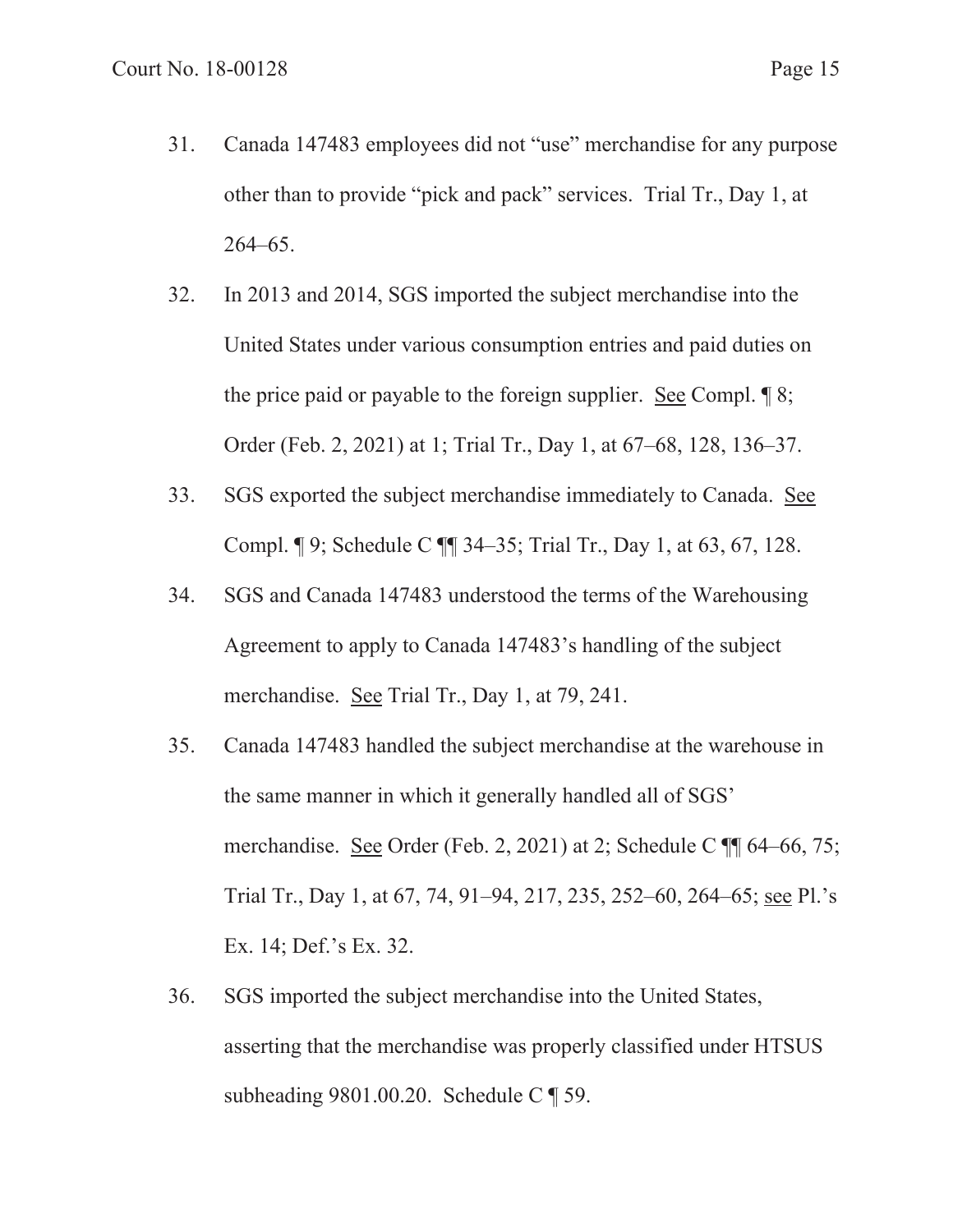37. Customs denied SGS' claim for duty-free treatment under HTSUS subheading 9801.00.20, liquidated the subject entries, reclassified the merchandise under HTSUS Chapters 61 through 63, and assessed duties. Compl. ¶ 24; Trial Tr., Day 1, at 100; see Pl.'s Ex. 16.

### **CONCLUSIONS OF LAW**

#### **I. HTSUS Subheading 9801.00.20**

The Court conducts de novo review of whether the subject merchandise qualifies for duty-free treatment under HTSUS subheading 9801.00.20. The Court specifically addresses only the Phase One bifurcated trial issue of whether the Warehouse Agreement is a lease or similar use agreement.

#### **A. Legal Framework**

In construing the terms of the HTSUS headings, "[a] court may rely upon its own understanding of the terms used and may consult lexicographic and scientific authorities, dictionaries, and other reliable information sources." Carl Zeiss, Inc. v. United States, 195 F.3d 1375, 1379 (Fed. Cir. 1999) (citing Baxter Healthcare Corp. v. United States, 182 F.3d 1333, 1337–38 (Fed. Cir. 1999)). Ordinarily, the Court may also consult the Harmonized Commodity Description and Coding System's Explanatory Notes ("Explanatory Notes"), which "are not legally binding or dispositive," Kahrs Int'l, Inc. v. United States, 713 F.3d 640, 645 (Fed. Cir. 2013), but here the tool is unavailable because Chapter 98 does not have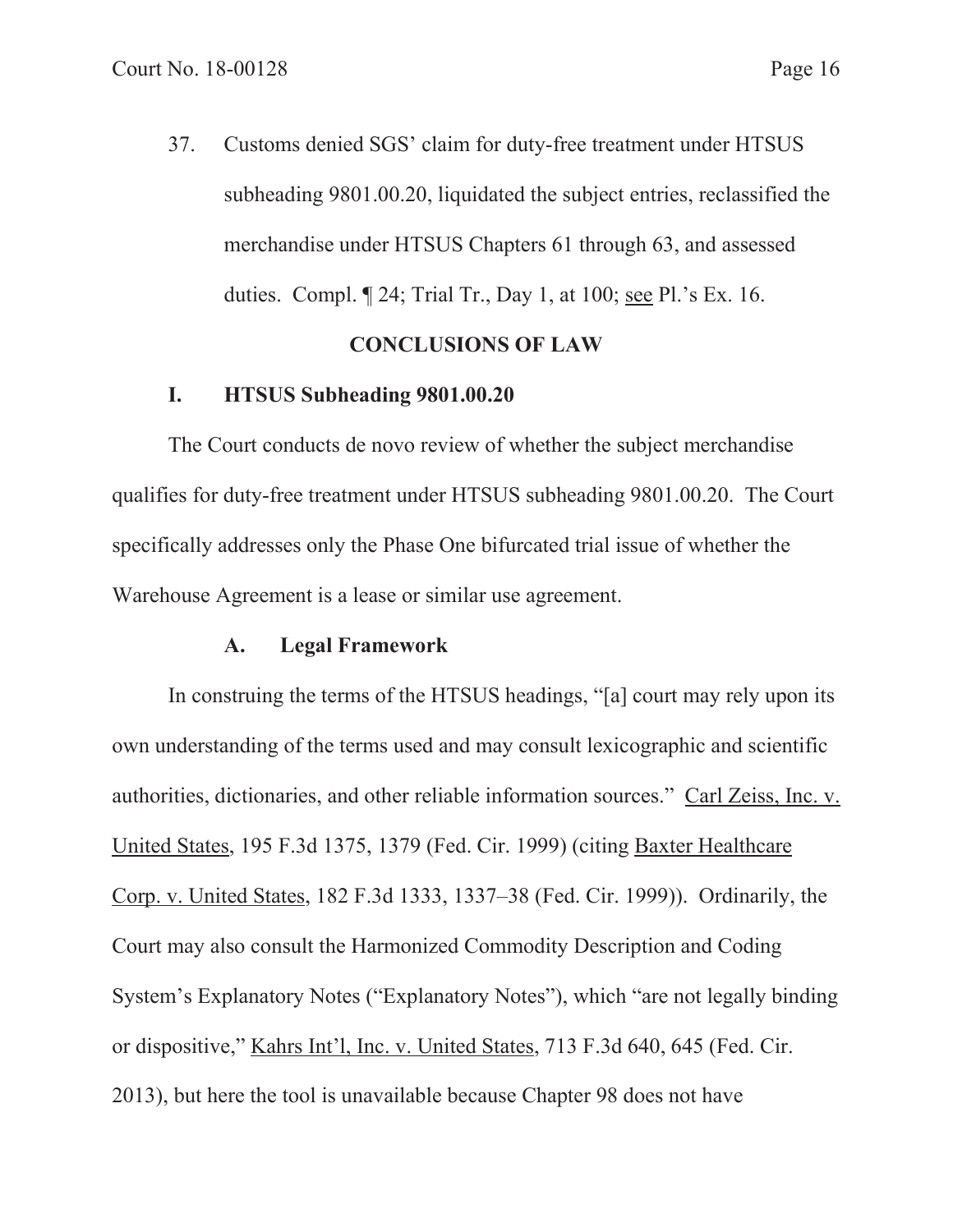Explanatory Notes. Tariff terms are defined according to the language of the headings, the relevant section and chapter notes, the Explanatory Notes, available lexicographic sources, and other reliable sources of information.

#### **B. Analysis of the Terms of HTSUS Subheading 9801.00.20**

The Court first ascertains the proper meaning and scope of HTSUS subheading 9801.00.20. See Bausch & Lomb, Inc. v. United States, 148 F.3d 1363, 1365 (Fed. Cir. 1998).

HTSUS subheading 9801.00.20 covers reimported merchandise: (1) upon which duty was paid at the time of previous importation; (2) that has not been advanced in value or improved in condition by any process of manufacture or other means while abroad; (3) that was exported under a lease or similar use agreement; and (4) that is reimported by or for the account of the person who imported the merchandise into, and exported it from, the United States. See HTSUS subheading 9801.00.20; Skaraborg Invest USA, Inc. v. United States, 22 CIT 413, 417, 9 F. Supp. 2d 706, 709 (1998).

Generally, an importer must pay a duty on previously imported merchandise that was exported and then reimported into the United States. 19 C.F.R. § 141.2. HTSUS subheading 9801.00.20 provides an exception to this general rule by allowing duty-free treatment if the subject merchandise was originally imported into the United States and duties were paid, the merchandise was exported outside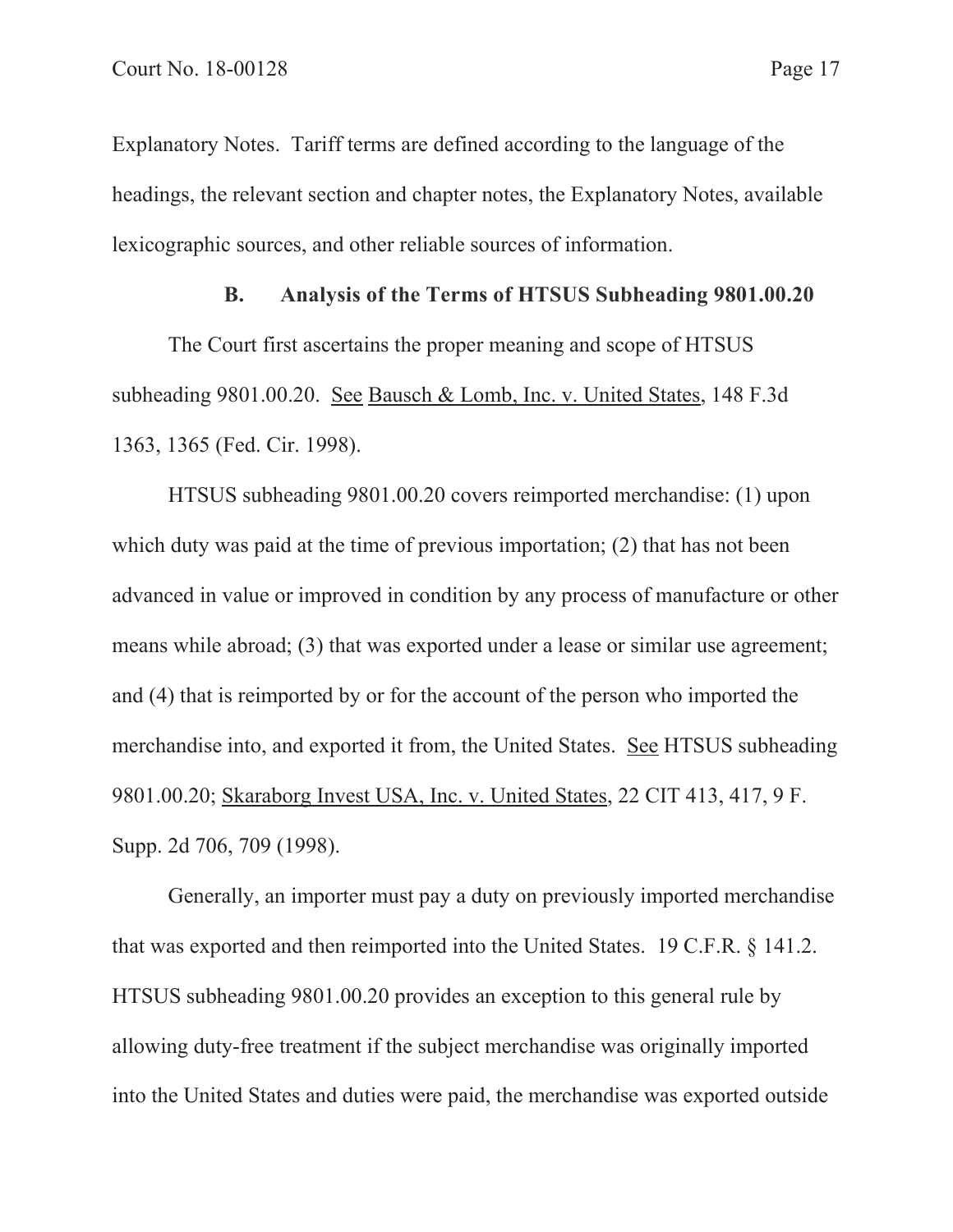the United States under a lease or similar use agreement, and then reimported back

into the United States. The purpose of this provision is to prevent the imposition

of double duties for merchandise that meets the specific requirements of HTSUS

subheading 9801.00.20. Customs determines whether to allow for duty-free

treatment under HTSUS subheading 9801.00.20, as set forth in the relevant

implementing regulation as follows:

## **Entry of reimported articles exported under lease.**

Free entry shall be accorded under subheading 9801.00.20, Harmonized Tariff Schedule of the United States (HTSUS), whenever it is established to the satisfaction of the Center director that the article for which free entry is claimed was duty paid on a previous importation . . . , is being reimported without having been advanced in value or improved in condition by any process of manufacture or other means, was exported from the United States under a lease or similar use agreement, and is being reimported by or for the account of the person who imported it into, and exported it from, the United States.

19 C.F.R. § 10.108.

# **C. Lease or Similar Use Agreement**

Phase One of this bifurcated trial involves only the third element, whether the Warehousing Agreement constitutes a lease or similar use agreement. Am. Bifurcation Order at 1; see HTSUS subheading 9801.00.20. Plaintiff argues that its Warehousing Agreement is a bailment agreement, which Customs has previously recognized as a "lease or similar use agreement[]." See Pl.'s Pretrial Br. at 3; Trial Tr., Day 2, at 330, 338–39. The Court notes at the outset that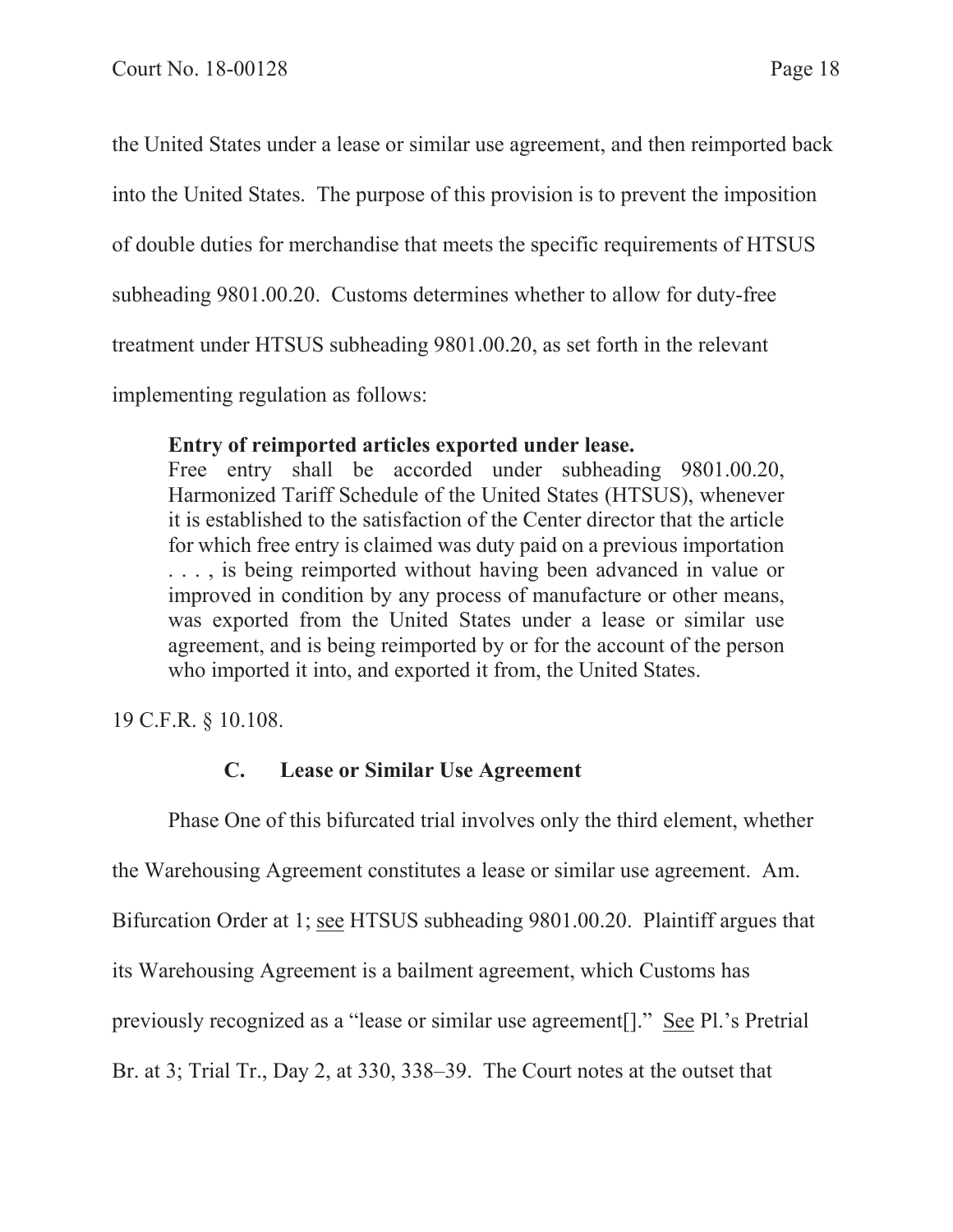Plaintiff's characterization of its arrangement with Canada 147483 as a "bailment agreement" presupposes a legal conclusion, and the Court does not entertain an analysis of whether there is a bailment agreement in this case. The Court confines its analysis to whether the facts ascertained at trial establish a lease or similar use agreement under a statutory analysis of HTSUS subheading 9801.00.20.

The Court looks to dictionary definitions to construe the tariff terms "lease or similar use agreement[]." "Lease" is defined as "[a] contract by which a rightful possessor of personal property conveys the right to use that property in exchange for consideration." Lease (5), Black's Law Dictionary (11th ed. 2019). "Similar" is defined as "alike in substance or essentials." Similar, Merriam-Webster's Collegiate Dictionary at 1161 (11th ed. 2020). "Use" as a noun is defined as "[t]he application or employment of something." Use (noun) (1), Black's Law Dictionary (11th ed. 2019). "Use" as a verb is defined as "[t]o employ for the accomplishment of a purpose." Use (verb) (1), Black's Law Dictionary (11th ed. 2019). "Use" is also defined as "to carry out a purpose or action." Use, Merriam-Webster's Collegiate Dictionary at 1378. "Agreement" is defined as "[a] mutual understanding between two or more persons about their relative rights and duties regarding past or future performances; a manifestation of mutual assent by two or more persons." Agreement (1), Black's Law Dictionary (11th ed. 2019).

Accordingly, the Court construes the terms "lease or similar use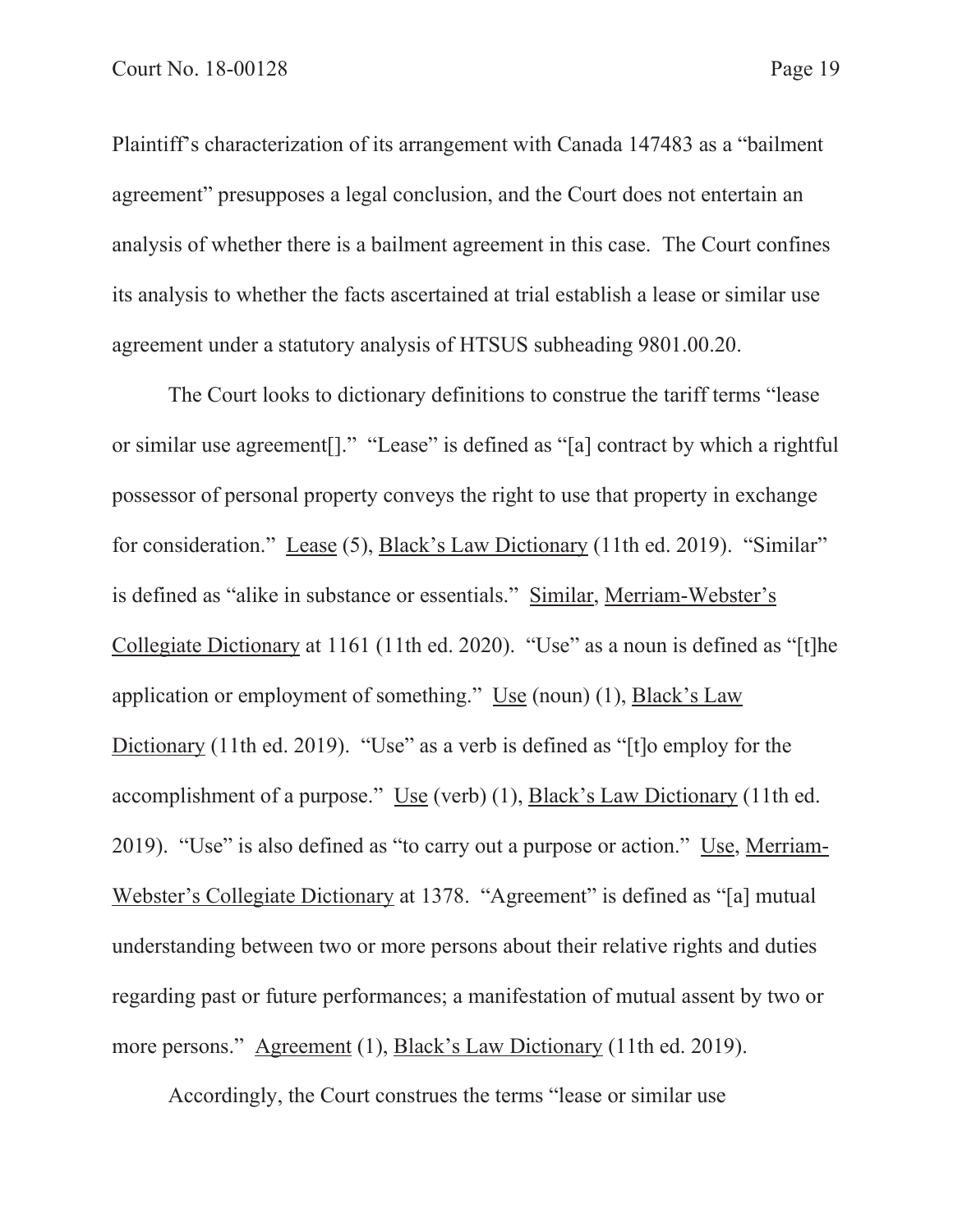agreement[]" under HTSUS subheading 9801.00.20 in light of these relevant dictionary definitions as follows:

The Court construes the term "lease" to mean a contract by which a rightful possessor of the subject merchandise conveys the right to employ the subject merchandise for the accomplishment of a purpose or action in exchange for consideration.

The Court construes the terms "similar use agreement" and "use agreement similar to a lease" to be synonymous in the context of HTSUS subheading 9801.00.20, because "similar" compares the use agreement to a lease.

The Court construes the synonymous terms "similar use agreement" and "use agreement similar to a lease" to mean a mutual understanding between two or more parties to employ the subject merchandise for the accomplishment of a purpose or action that is alike in substance to a lease. Both a lease and a similar use agreement require that the subject merchandise be employed for the accomplishment of a purpose or action.

Few cases at the U.S. Court of International Trade have opined on a lease or similar use agreement. In Werner & Pfleiderer Corp. v. United States ("Werner"), 17 CIT 916 (1993), the court held that consideration is not required for a valid similar use agreement. 17 CIT at 918. The Court of International Trade defined a "similar use agreement" under HTSUS subheading 9801.00.20 as a loan for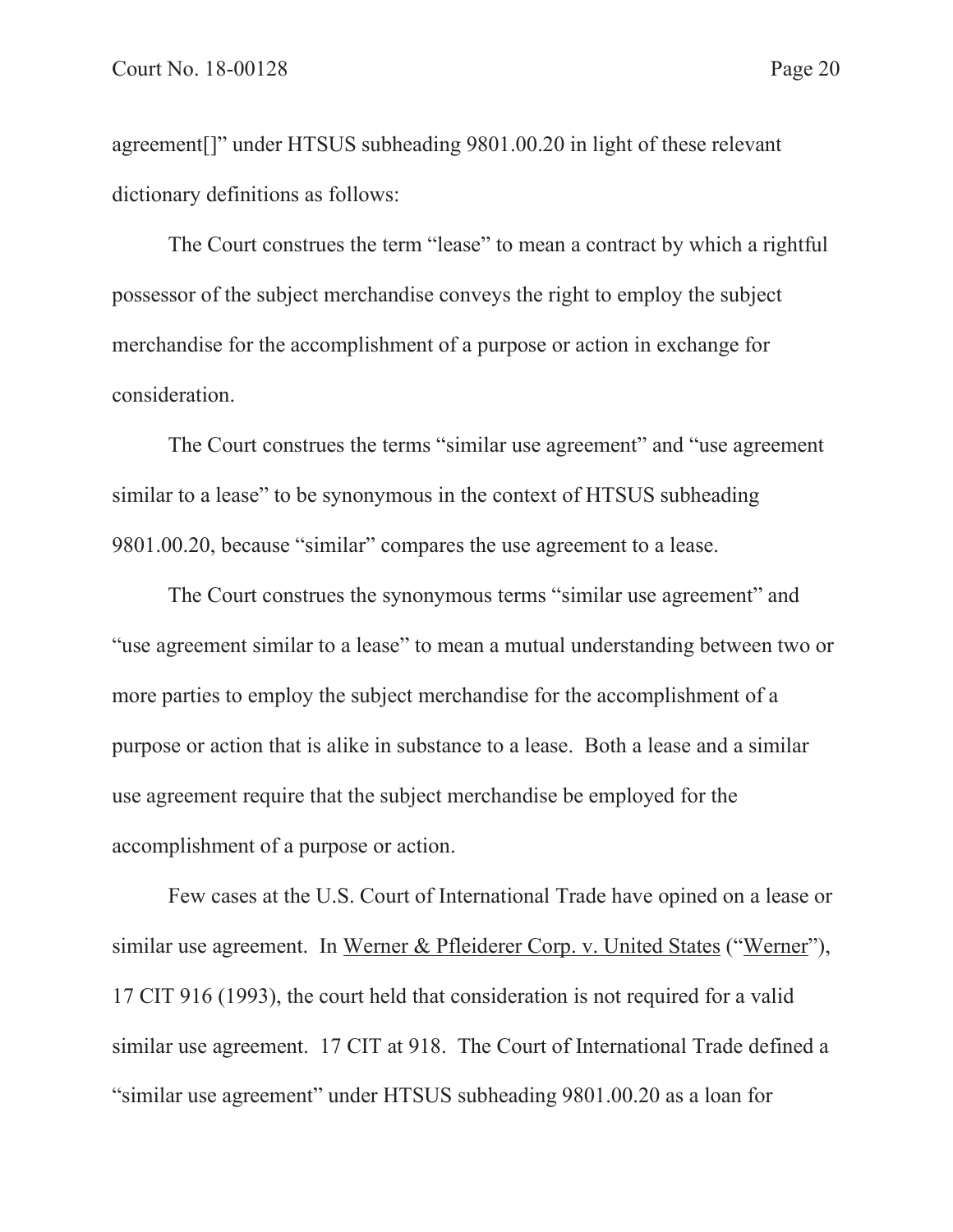temporary use. Skaraborg, 22 CIT at 418; Werner, 17 CIT at 918. In Werner, the subject merchandise machine was reimported to the United States after it was loaned by the plaintiff to Ogilvie Mills Limited and several test runs of the subject merchandise machine were performed at Ogilvie Mills Limited's facilities in Canada. 17 CIT at 916. The Werner court determined that the agreement to "loan" the machine "for testing purposes" was "either a lease or a similar use agreement." Id. at 918–19. This is consistent with the Court's definition of a similar use agreement because testing requires operating the subject merchandise for the accomplishment of a purpose or action.

Legislative history also supports the Court's statutory interpretation. In the 1963 version of the Tariff Schedule of the United States ("TSUS"), which followed the enactment of the Tariff Classification Act of 1962, Pub. L. No. 87-456, Item 801.00 of the TSUS appeared as follows:

Articles, previously imported, with respect to which the duty was paid upon such previous importation, if (1) reimported, without having been advanced in value or improved in condition by any process of manufacture or other means while abroad, after having been exported under *lease to a foreign manufacturer*, and (2) reimported by or for the account of the person who imported it into, and exported it from, the United States.

Tariff Classification Act of 1962, Pub. L. No. 87-456, Schedule 8, Item 801.00, 77A Stat. 403, 406 (1962) (emphasis added). Item 801.00 of the TSUS was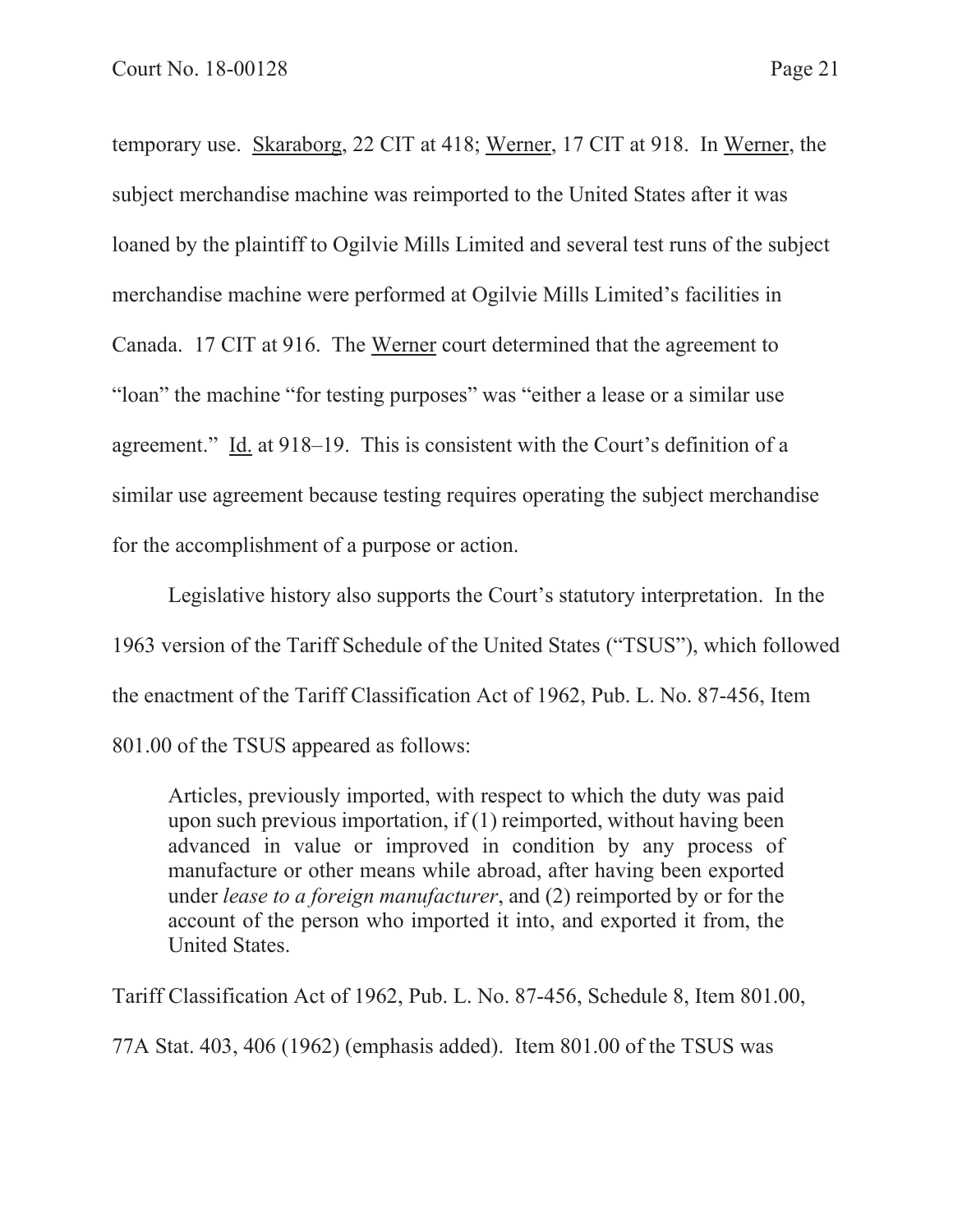amended by the Trade and Tariff Act of 1984, Pub. L. No. 98-573, to language

identical to the language of HTSUS subheading 9801.00.20, as follows:

# **SEC. 118. REIMPORTATION OF CERTAIN ARTICLES ORIGINALLY IMPORTED DUTY FREE.**

Item 801.00 is amended—

. . .

(2) by striking out "lease to a foreign manufacturer" in clause (1) and inserting in lieu thereof "*lease or similar use agreements*."

Trade and Tariff Act of 1984, Pub. L. 98-573, § 118, 98 Stat. 2948, 2953–54

(1984) (emphasis added). The legislative intent is recorded in a Ways and Means

Committee Report of stand-alone bill H.R. 5448, as the amendment was originally

introduced, and later a House of Representatives Report of the amendment as

combined with other bills in omnibus bill H.R. 6064:

Section 1 of H.R. 5448, if enacted, would extend the duty-free treatment of item 801.00 of the Tariff Schedules of the United States (TSUS) to the reimportation of articles which were imported into the United States and then exported *under lease or similar use agreement* to an entity other than a foreign manufacturer. . . . The intent of this legislation is to extend the coverage of that provision to the reimportation of goods which were exported *under lease* to someone other than a foreign manufacturer; of particular concern are exportations *under lease* to a government or service industry. . . .

Item 801.00 may be applied to any type of article. However, it appears to be primarily applied to the reimportation of injection molds for plastic or rubber products, such as combs, plastic houseware items, toys, or tires. The molds are manufactured of steel and generally range in price from \$8,000 to \$80,000. Other reimported articles entered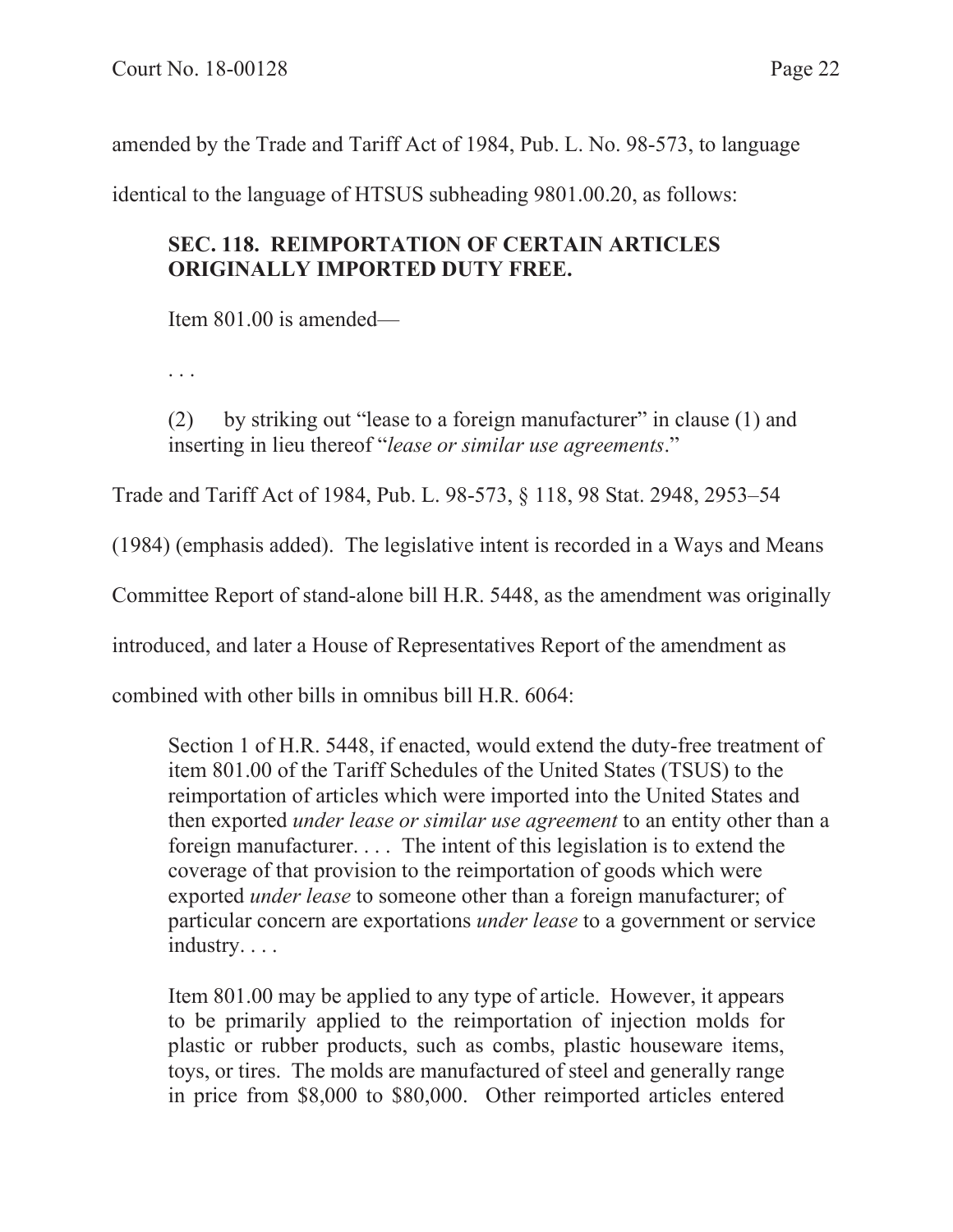under item 801.00 include dies of all kinds and general tooling equipment such as jigs, fixtures, and CNC machine lathes. . . .

Report on Miscellaneous Tariff and Customs Bills Before the Subcomm. on Trade of the H. Comm. on Ways and Means, 98th Cong. 34, 157–59 (1984) (emphasis added); see also H.R. Rep. No. 98-1015, at 1, 24 (1984), reprinted in 1984 U.S.C.C.A.N. 4960, 4983. The word "lease" in Item 801.00 was replaced with the phrase "lease or similar use agreement," but the legislative history reflects a focus on lease with references to "goods which were exported under lease" and "exportations under lease." A reading of the entire report supports a conclusion that the expansion of the provision intended by the 1984 amendment does not apply to all goods that were imported and duty-paid, then exported and reimported, under any type of agreement that might be described as a use agreement, but rather a use agreement that is similar to a lease.

Based on credible testimony presented during a bench trial, the Court finds that under the Warehousing Agreement in this case, SGS and Canada 147483 expressed a mutual understanding for Canada 147483 to "take delivery of merchandise on behalf of [SGS] and to hold said merchandise pending the instructions of [SGS] regarding the disposition of the merchandise;" "provide all necessary labor for the handling, storage and safe keeping of the property deposited for storage;" "assist [SGS] and its agents in the transportation of the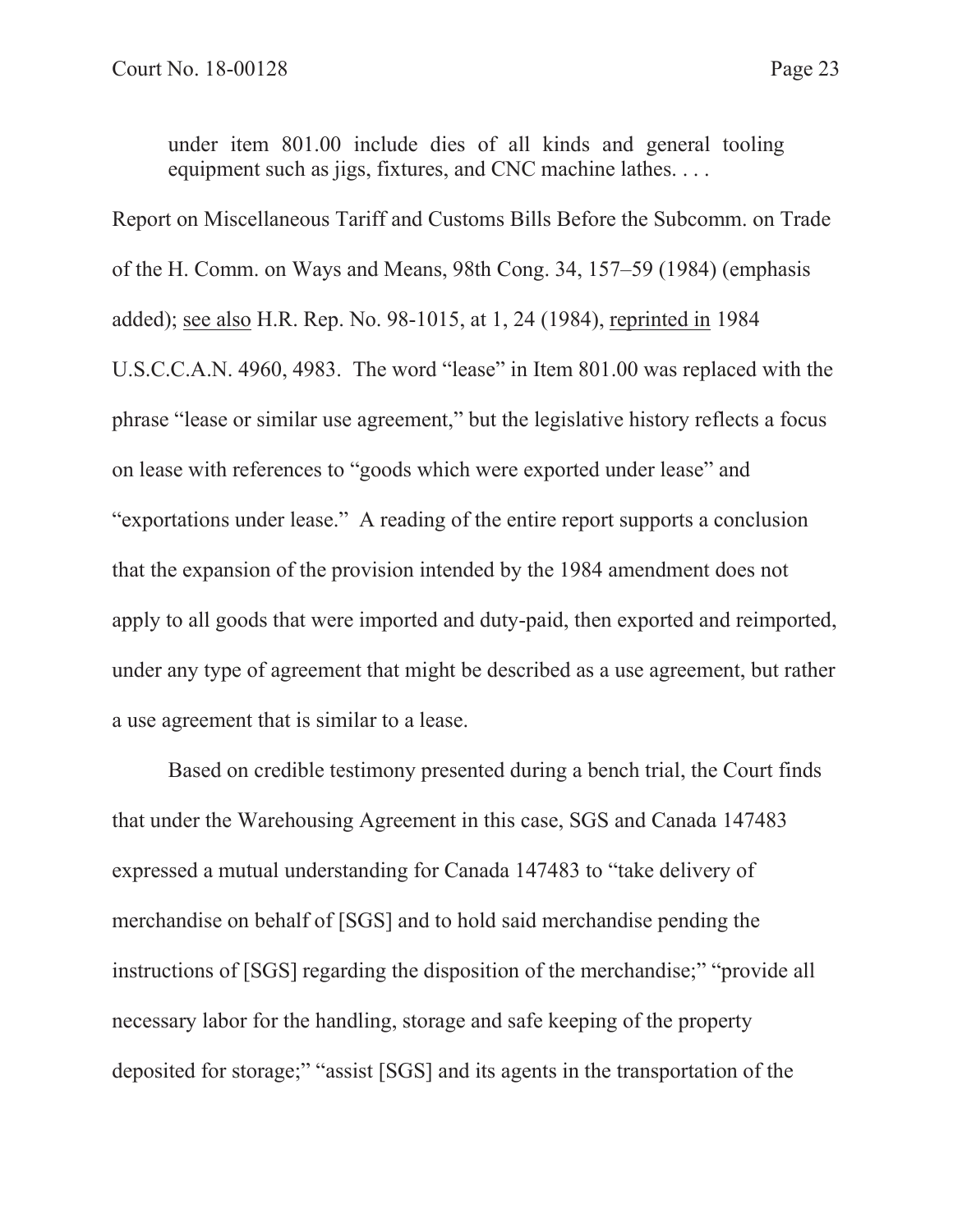merchandise both to and from the warehouse;" "create and maintain inventory records of all merchandise delivered to [Canada 147483]; "maintain perpetual inventory records;" "assist [SGS] in the issuance of samples from the inventory on deposit;" "take periodic inventory of the merchandise deposited;" and "provide, at [SGS'] request, all of the services typically provided by a Warehouseman in the ordinary course of business, including, but not limited to, 'pick & pack' services." Warehousing Agreement at 1–2. Evidence elicited at trial established that Canada 147483's handling of the subject merchandise involved confirming the number of cartons in the shipment; notifying SGS of any open or damaged boxes; segregating by style, color, and size; placing the merchandise in appropriate areas; retrieving the inventory by style and color as indicated on the pick ticket; packing the merchandise; and arranging for a carrier to ship the merchandise to the customer. Schedule C ¶¶ 65–66; Trial Tr., Day 1, at 91–94, 217, 235, 252–55, 257–59; see Pl.'s Ex. 14. The Court finds that sufficient credible evidence was presented at trial to establish that Canada 147483 employees, pursuant to the Warehousing Agreement, used the subject merchandise for the accomplishment of the purpose or action of providing warehousing and "pick and pack" services that satisfies the meaning of a similar use agreement under HTSUS subheading 9801.00.20.

Defendant argues that by its plain or common meaning, a "use agreement similar to a lease" conveys the right to use and possess the property, and that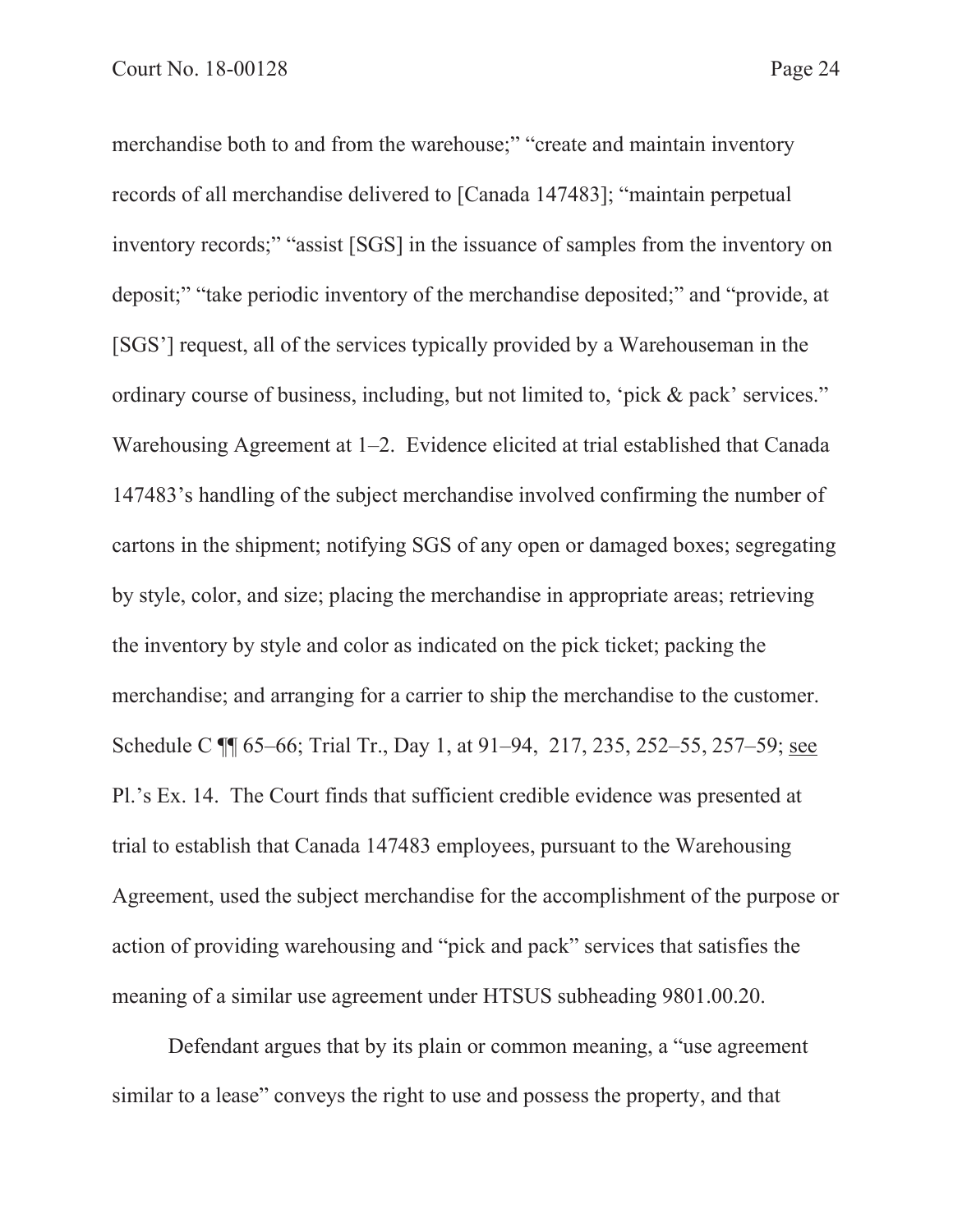possession is characterized by dominion and control over the property. Def.'s Pretrial Br. at 21; Trial Tr., Day 2, at 345–47. Defendant contends that because the services covered by the Warehousing Agreement do not involve use of merchandise, and Canada 147483 did not have exclusive possession, control, or dominion over the subject merchandise and could not use the subject merchandise as it wished, the Warehousing Agreement is not a use agreement similar to a lease. Def.'s Pretrial Br. at 21–26; Trial Tr., Day 2, at 347–52.

The Court does not agree with Defendant that the "use" must be for the specific purpose for which the subject merchandise was designed (for example, Canada 147483 employees do not need to wear the bathing suits for swimming under the "use" requirement), but it is sufficient if some purpose or action, such as performing warehousing services or "pick and pack" services, or testing as in Werner, is the purpose or action under the agreement.

Defendant proposed including an element of possession by defining "lease" as "a contract by which one owning property grants to another the right to possess, use and enjoy it for a specified period of time in exchange for periodic payments." Def.'s Pretrial Br. at 18–19 (quoting Black's Law Dictionary at 800 (5th ed. 1979)) (emphasis and internal punctation omitted). Defendant proposed defining "possession" as:

1. The fact of having or holding property in one's power; the exercise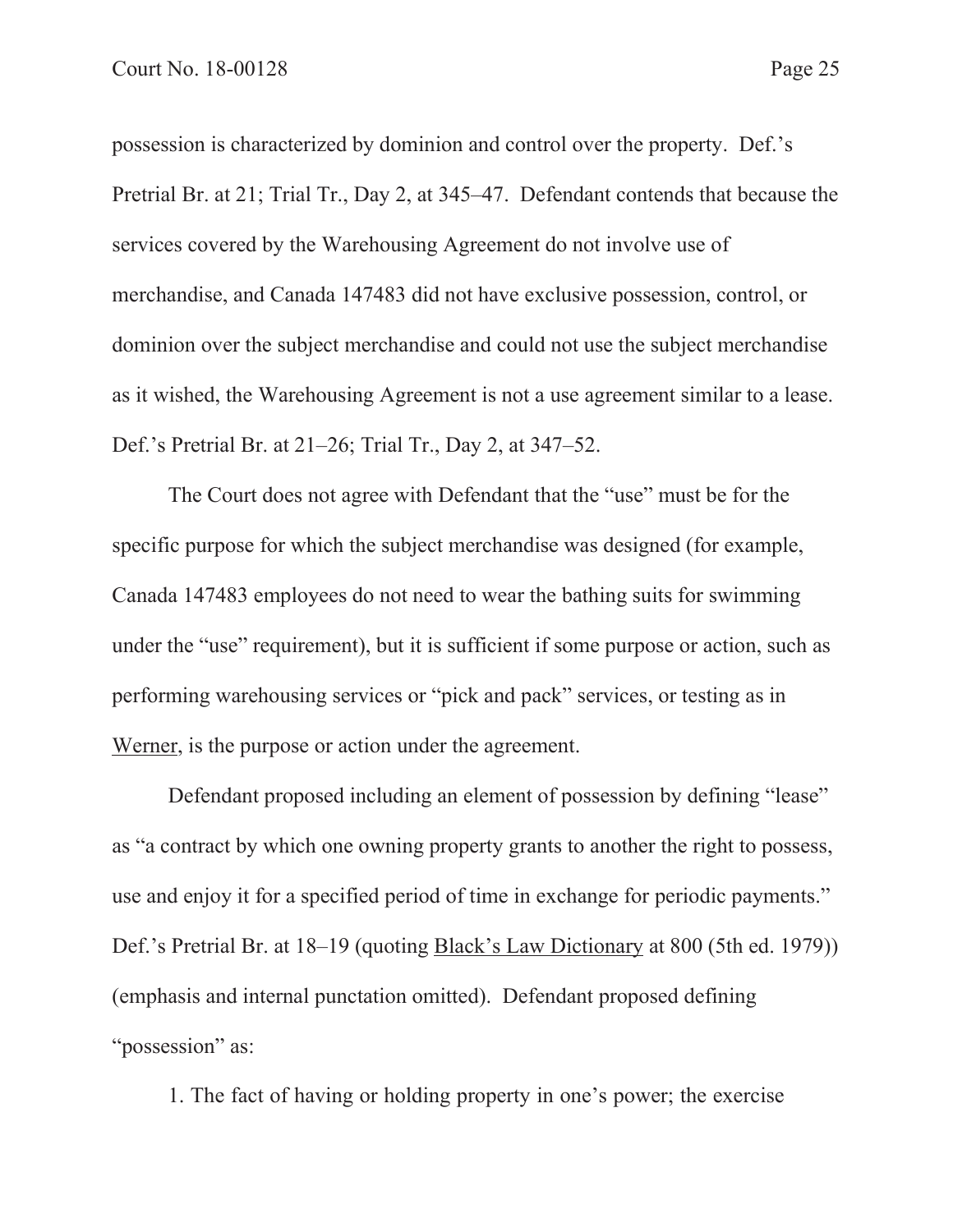of dominion over property. 2. The right under which one may exercise control over something to the exclusion of all others; the continuing exercise of a claim to the exclusive use of a material object. 3. Civil law. The detention or use of a physical thing with the intent to hold it as one's own. La. Civ. Code art. 3421(a). 4. (usu. pl.) Something that a person owns or controls. . . .

Id. at 10 n.2 & 18–19 (quoting Black's Law Dictionary (11th ed. 2019)).

The Court rejects Defendant's contention that use under HTSUS subheading 9801.00.20 must involve Canada 147483 possessing or having exclusive control over the subject merchandise, akin to temporary ownership of the goods. The Court declines to read "use" as narrowly as proposed by Defendant.

In sum, the Court concludes based on the credible evidence presented at trial that the Warehousing Agreement is a lease or similar use agreement, specifically a mutual understanding between two or more parties to employ the subject merchandise for the accomplishment of the purpose or action of providing warehousing and "pick and pack" services that is alike in substance to a lease. Therefore, the Court holds that the Warehousing Agreement is a lease or similar use agreement for purposes of HTSUS subheading 9801.00.20. Because the third requirement of HTSUS subheading 9801.00.20 is satisfied, the Court concludes